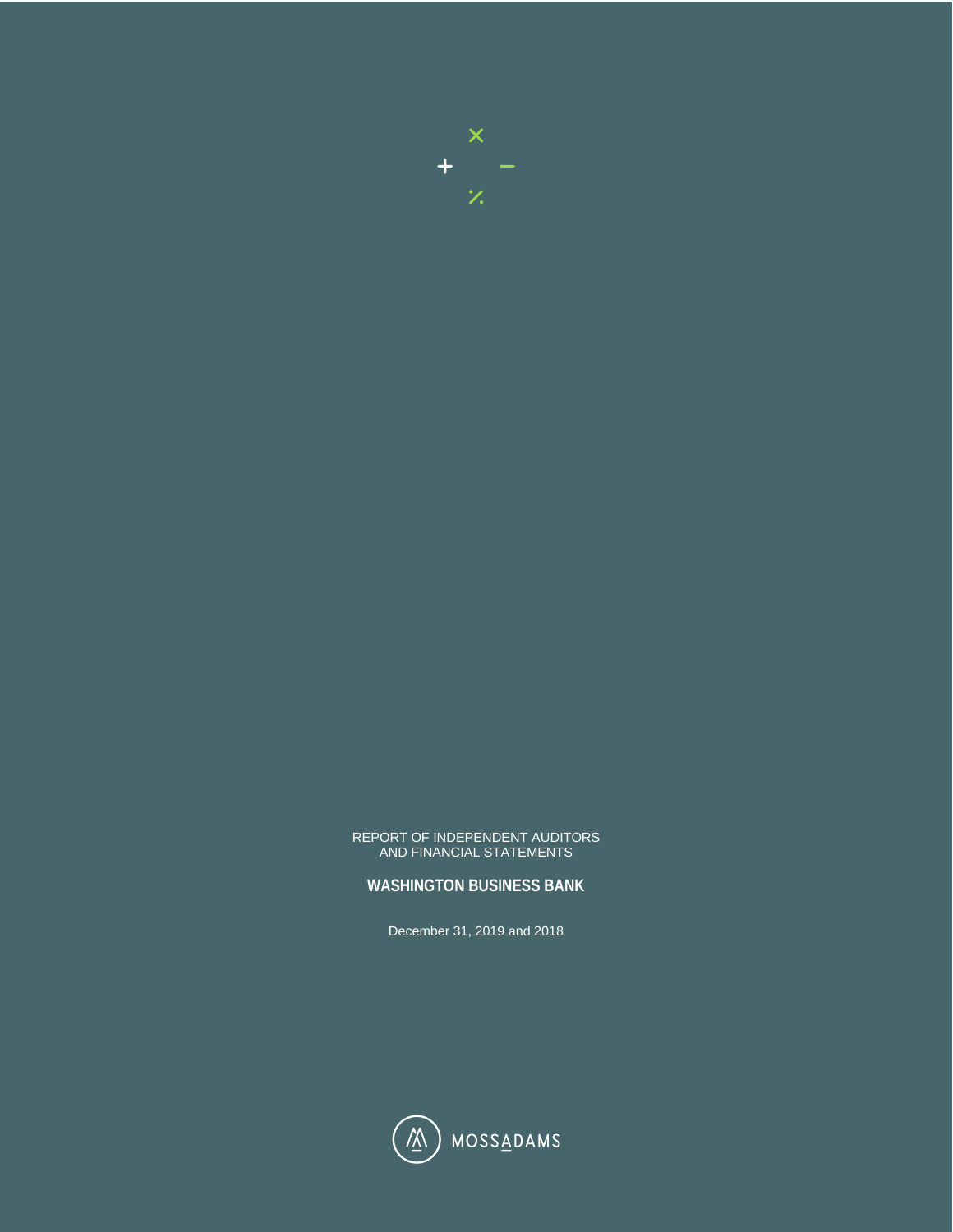# **Table of Contents**

|                                               | <b>PAGE</b> |
|-----------------------------------------------|-------------|
| <b>Report of Independent Auditors</b>         |             |
| <b>Financial Statements</b>                   |             |
| Statements of financial condition             |             |
| Statements of income                          | 3           |
| Statements of comprehensive income            | 4           |
| Statements of changes in shareholders' equity | 5           |
| Statements of cash flows                      | 6           |
| Notes to financial statements                 | $7 - 32$    |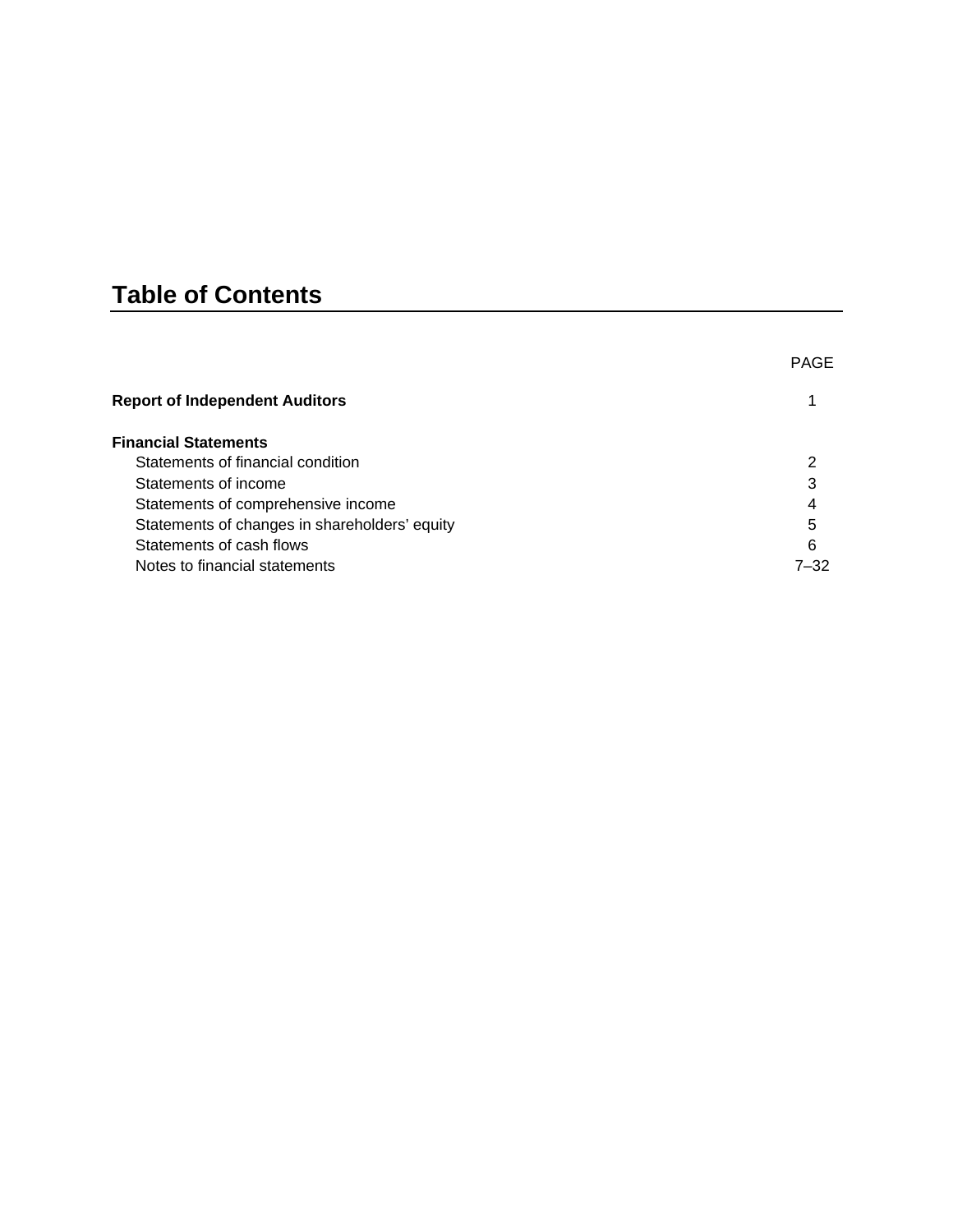

## <span id="page-2-0"></span>**Report of Independent Auditors**

Board of Directors [Washington Business Bank](#page-0-0)

#### **Report on the Financial Statements**

We have audited the accompanying financial statements of [Washington Business Bank,](#page-0-0) which comprise the statements of financial condition as of December [31, 2019 and 2018,](#page-0-1) and the related statements of income, comprehensive income, changes in shareholders' equity, and cash flows for the years then ended, and the related notes to the financial statements.

#### *Management's Responsibility for the Financial Statements*

Management is responsible for the preparation and fair presentation of these financial statements in accordance with accounting principles generally accepted in the United States of America; this includes the design, implementation, and maintenance of internal control relevant to the preparation and fair presentation of financial statements that are free from material misstatement, whether due to fraud or error.

#### *Auditor's Responsibility*

Our responsibility is to express an opinion on these financial statements based on our audits. We conducted our audits in accordance with auditing standards generally accepted in the United States of America. Those standards require that we plan and perform the audit to obtain reasonable assurance about whether the financial statements are free from material misstatement.

An audit involves performing procedures to obtain audit evidence about the amounts and disclosures in the financial statements. The procedures selected depend on the auditor's judgment, including the assessment of the risks of material misstatement of the financial statements, whether due to fraud or error. In making those risk assessments, the auditor considers internal control relevant to the entity's preparation and fair presentation of the financial statements in order to design audit procedures that are appropriate in the circumstances, but not for the purpose of expressing an opinion on the effectiveness of the entity's internal control. Accordingly, we express no such opinion. An audit also includes evaluating the appropriateness of accounting policies used and the reasonableness of significant accounting estimates made by management, as well as evaluating the overall presentation of the financial statements.

We believe that the audit evidence we have obtained is sufficient and appropriate to provide a basis for our audit opinion.

#### *Opinion*

In our opinion, the financial statements referred to above present fairly, in all material respects, the financial position of [Washington Business Bank](#page-0-0) as of December [31, 2019 and 2018,](#page-0-1) and the results of its operations and its cash flows for the years then ended in accordance with accounting principles generally accepted in the United States of America.

Moss Adams Live

Everett, Washington [February 28, 2020](#page-0-2)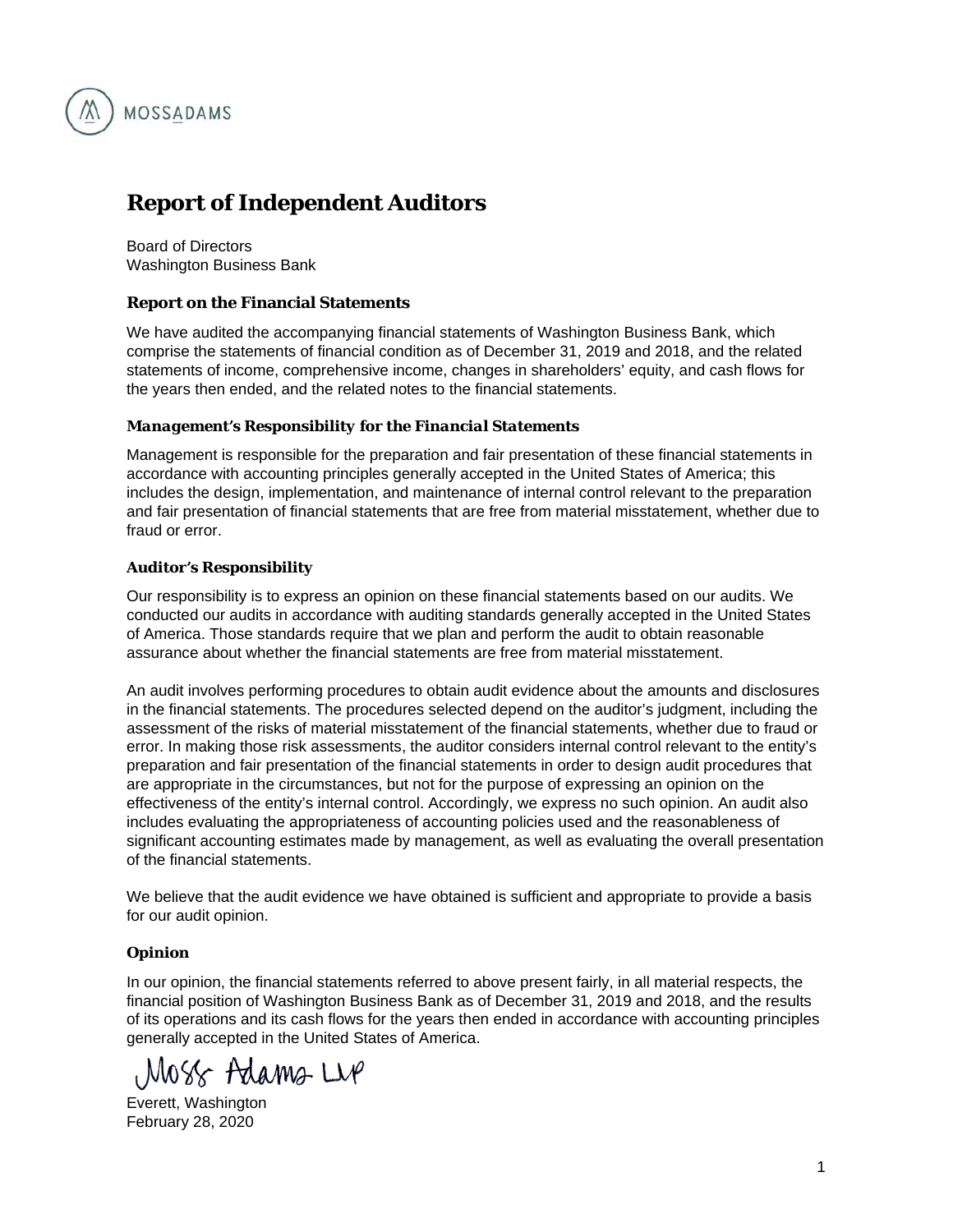## **[Washington Business Bank](#page-0-0) Statements of Financial Condition (dollars in thousands)**

#### **ASSETS**

<span id="page-3-0"></span>

|                                                                                                                                          | December 31, |                 |    |                 |  |  |  |  |  |
|------------------------------------------------------------------------------------------------------------------------------------------|--------------|-----------------|----|-----------------|--|--|--|--|--|
|                                                                                                                                          |              | 2019            |    | 2018            |  |  |  |  |  |
| Cash and due from banks<br>Federal funds sold                                                                                            | \$           | 882<br>1,605    | \$ | 988<br>5,758    |  |  |  |  |  |
| Total cash and cash equivalents                                                                                                          |              | 2,487           |    | 6,746           |  |  |  |  |  |
| Interest-bearing deposits in banks<br>Securities available-for-sale, at fair value                                                       |              | 7,151<br>68     |    | 2,265<br>87     |  |  |  |  |  |
| Federal Home Loan Bank (FHLB) stock                                                                                                      |              | 305             |    | 294             |  |  |  |  |  |
| Loans receivable<br>Allowance for loan losses                                                                                            |              | 79,486<br>(638) |    | 76,053<br>(611) |  |  |  |  |  |
| Net loans                                                                                                                                |              | 78,848          |    | 75,442          |  |  |  |  |  |
| Accrued interest receivable                                                                                                              |              | 224             |    | 223             |  |  |  |  |  |
| Premises and equipment, net<br>Other assets                                                                                              |              | 1,766<br>247    |    | 1,789<br>232    |  |  |  |  |  |
| <b>Total assets</b>                                                                                                                      |              | 91,096          | \$ | 87,078          |  |  |  |  |  |
| <b>LIABILITIES AND SHAREHOLDERS' EQUITY</b>                                                                                              |              |                 |    |                 |  |  |  |  |  |
| <b>LIABILITIES</b>                                                                                                                       |              |                 |    |                 |  |  |  |  |  |
| Customer deposits                                                                                                                        | \$           | 75,369          | \$ | 72,359          |  |  |  |  |  |
| Accrued interest payable                                                                                                                 |              | 32              |    | 75              |  |  |  |  |  |
| Borrowings                                                                                                                               |              | 5,010           |    | 5,000           |  |  |  |  |  |
| <b>Other liabilities</b>                                                                                                                 |              | 333             |    | 232             |  |  |  |  |  |
| <b>Total liabilities</b>                                                                                                                 |              | 80,744          |    | 77,666          |  |  |  |  |  |
| <b>COMMITMENTS AND CONTINGENCIES (NOTE 8)</b>                                                                                            |              |                 |    |                 |  |  |  |  |  |
| SHAREHOLDERS' EQUITY<br>Preferred stock (no par value), 1,000,000 shares authorized,<br>no shares issued or outstanding in 2019 and 2018 |              |                 |    |                 |  |  |  |  |  |
| Common stock (\$1 par value), 10,000,000 shares authorized,<br>673,809 and 668,157 shares issued and outstanding in                      |              |                 |    |                 |  |  |  |  |  |
| 2019 and 2018, respectively                                                                                                              |              | 674             |    | 668             |  |  |  |  |  |
| Additional paid-in capital                                                                                                               |              | 7,151           |    | 7,288           |  |  |  |  |  |
| Retained earnings                                                                                                                        |              | 2,526           |    | 1,456           |  |  |  |  |  |
| Accumulated other comprehensive income, net of tax                                                                                       |              | 1               |    |                 |  |  |  |  |  |
| Total shareholders' equity                                                                                                               |              | 10,352          |    | 9,412           |  |  |  |  |  |
| Total liabilities and shareholders' equity                                                                                               | \$           | 91,096          | \$ | 87,078          |  |  |  |  |  |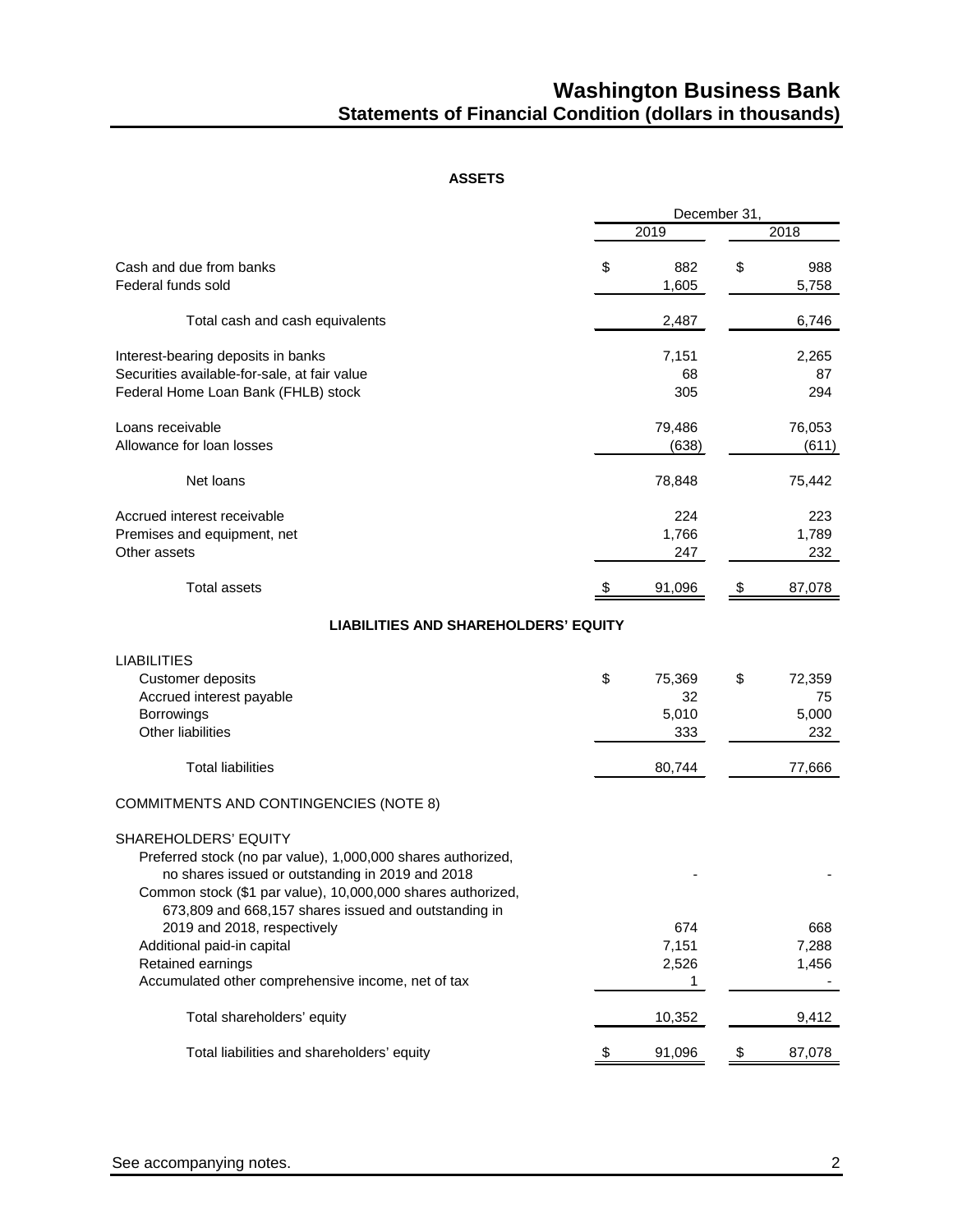### <span id="page-4-0"></span>**[Washington Business Bank](#page-0-0) Statements of Income (dollars in thousands)**

|                                                                                              |                | Years Ended December 31, |           |  |  |  |
|----------------------------------------------------------------------------------------------|----------------|--------------------------|-----------|--|--|--|
|                                                                                              | 2019           |                          | 2018      |  |  |  |
| <b>INTEREST INCOME</b><br>Loans and fees<br>Federal funds sold and interest-bearing deposits | \$<br>4,457    | \$                       | 4,133     |  |  |  |
| in banks<br><b>Dividends</b>                                                                 | 236<br>22      |                          | 135<br>29 |  |  |  |
| Securities available-for-sale                                                                | $\overline{c}$ |                          | 3         |  |  |  |
| Total interest income                                                                        | 4,717          |                          | 4,300     |  |  |  |
| <b>INTEREST EXPENSE</b>                                                                      |                |                          |           |  |  |  |
| Deposits<br>FHLB borrowings                                                                  | 893<br>129     |                          | 764<br>92 |  |  |  |
| Total interest expense                                                                       | 1,022          |                          | 856       |  |  |  |
| Net interest income                                                                          | 3,695          |                          | 3,444     |  |  |  |
| PROVISION FOR LOAN LOSSES                                                                    | 20             |                          | 100       |  |  |  |
| Net interest income after provision for loan losses                                          | 3,675          |                          | 3,344     |  |  |  |
| NONINTEREST INCOME<br>Service charges on deposit accounts                                    | 30             |                          | 33        |  |  |  |
| Debit/ATM interchange                                                                        | 48             |                          | 51        |  |  |  |
| Other fee income                                                                             | 6              |                          | 9         |  |  |  |
| Net gain on sale of loans                                                                    | 5              |                          |           |  |  |  |
| Total noninterest income                                                                     | 89             |                          | 93        |  |  |  |
| NONINTEREST EXPENSE<br>Salaries and employee benefits                                        | 1,484          |                          | 1,494     |  |  |  |
| Occupancy and equipment                                                                      | 111            |                          | 221       |  |  |  |
| Data processing                                                                              | 136            |                          | 124       |  |  |  |
| Taxes and regulatory assessment                                                              | 83             |                          | 97        |  |  |  |
| Other                                                                                        | 595            |                          | 518       |  |  |  |
| Total noninterest expense                                                                    | 2,409          |                          | 2,454     |  |  |  |
| Income before provision for income taxes                                                     | 1,355          |                          | 983       |  |  |  |
| PROVISION FOR INCOME TAXES                                                                   | 285            |                          | 206       |  |  |  |
| <b>NET INCOME</b>                                                                            | \$<br>1,070    | \$                       | 777       |  |  |  |
| Earnings per common share<br><b>Basic</b>                                                    | \$<br>1.59     | \$                       | 1         |  |  |  |
| <b>Diluted</b>                                                                               | \$<br>1.43     | \$                       | 1         |  |  |  |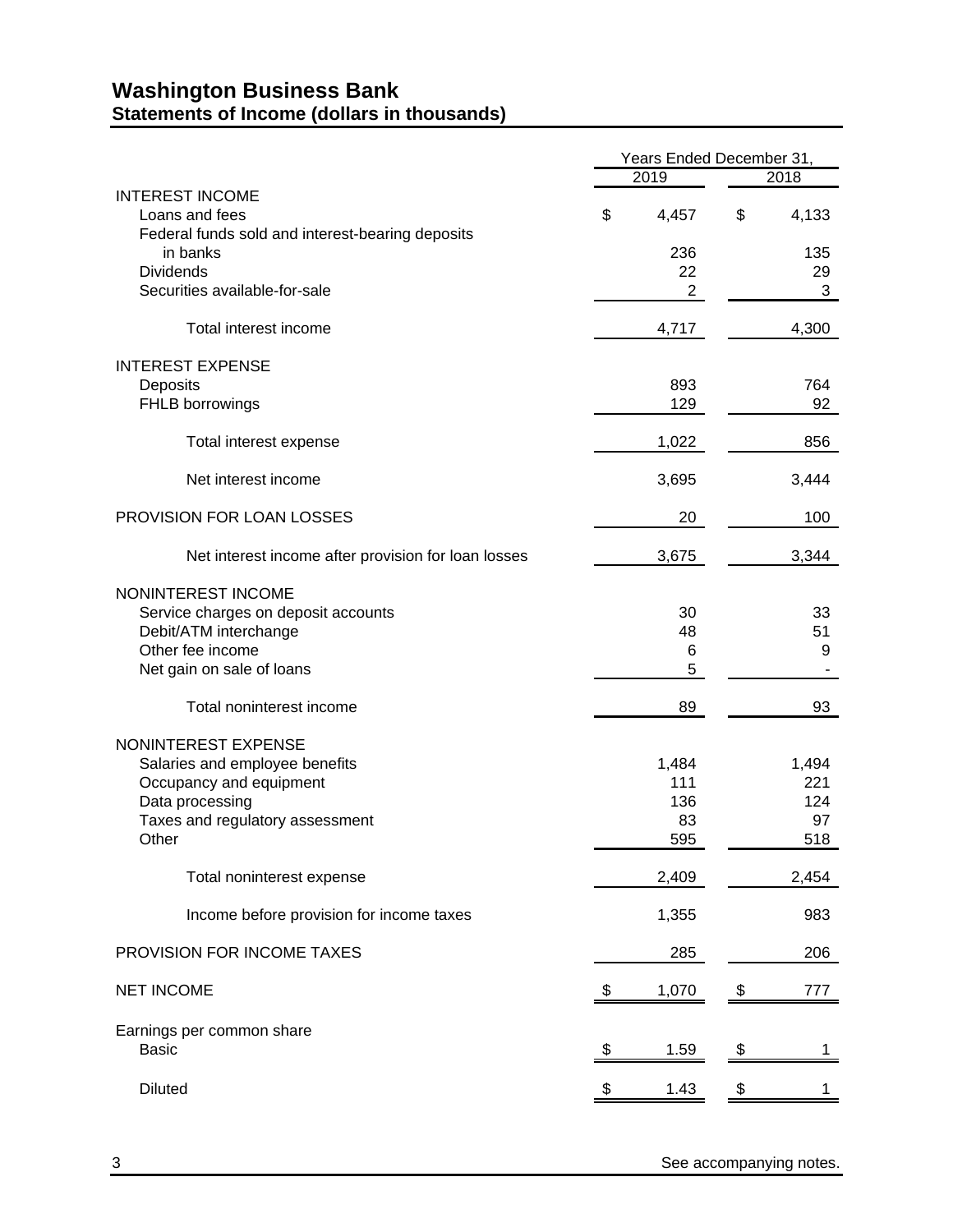## **[Washington Business Bank](#page-0-0) Statements of Comprehensive Income (dollars in thousands)**

<span id="page-5-0"></span>

|                                                                                                                                                                                     | Years Ended December 31, |   |      |  |  |
|-------------------------------------------------------------------------------------------------------------------------------------------------------------------------------------|--------------------------|---|------|--|--|
|                                                                                                                                                                                     | 2019                     |   | 2018 |  |  |
| <b>NET INCOME</b>                                                                                                                                                                   | \$<br>1.070              | S | 777  |  |  |
| Other comprehensive income<br>Unrealized holding gain (loss) on securities<br>available-for-sale (net of tax provision (benefit) of<br>\$0 and \$1 for 2019 and 2018, respectively) |                          |   |      |  |  |
| <b>COMPREHENSIVE INCOME</b>                                                                                                                                                         | \$<br>1.071              |   | 775  |  |  |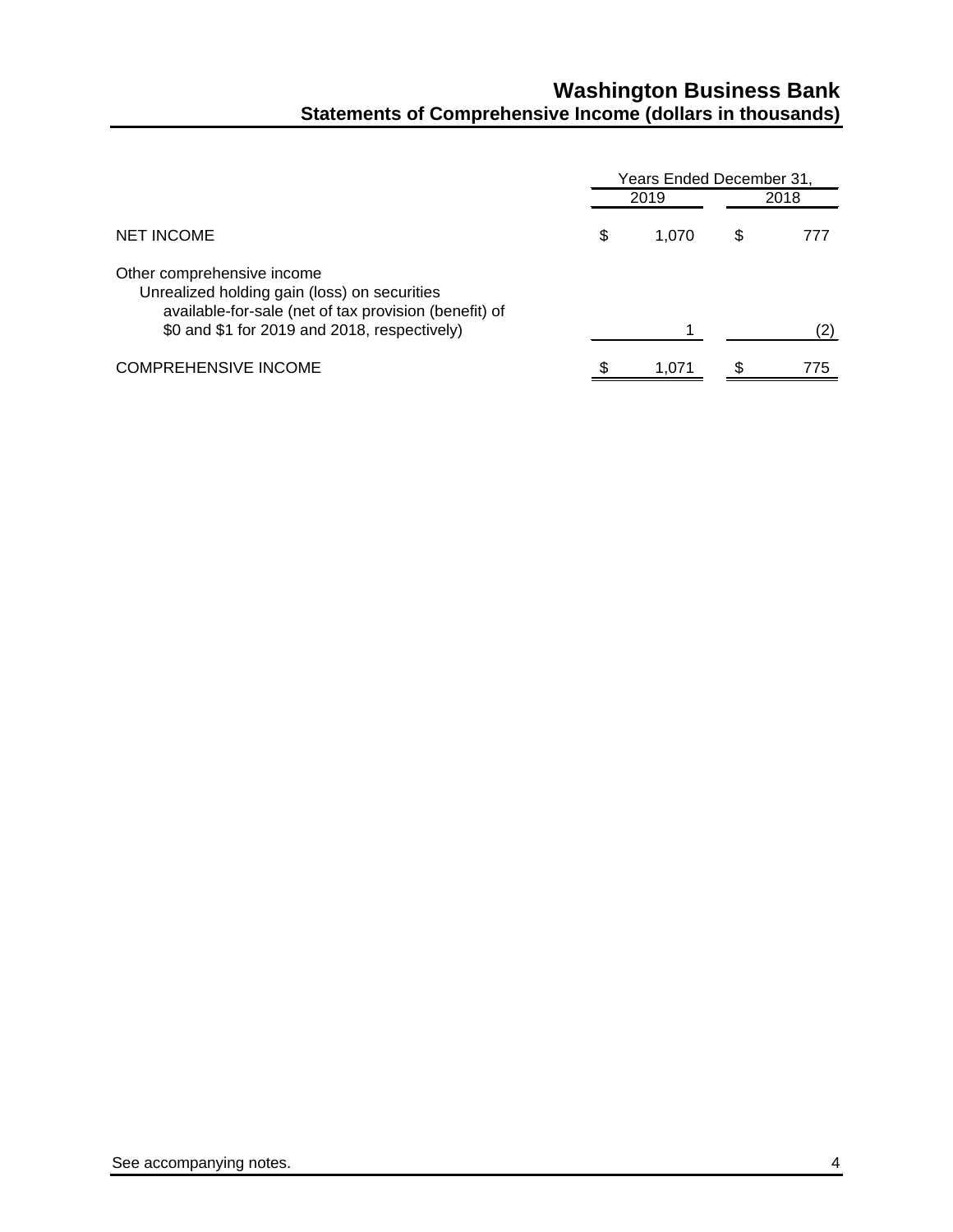## <span id="page-6-0"></span>**[Washington Business Bank](#page-0-0) Statements of Changes in Shareholders' Equity (dollars in thousands)**

|                                                                              | <b>Common Stock</b> |           |           | Additional      | Retained         | Accumulated<br>Other<br>Comprehensive |        | Total<br>Shareholders' |  |
|------------------------------------------------------------------------------|---------------------|-----------|-----------|-----------------|------------------|---------------------------------------|--------|------------------------|--|
|                                                                              | Shares              | Amount    |           | Paid-In-Capital | Earnings         | Income (Loss)                         | Equity |                        |  |
| BALANCE, December 31, 2017<br>Net income<br>Unrealized (loss) on securities, | 676,459             | \$<br>676 |           | \$<br>7,359     | \$<br>679<br>777 | \$<br>$\overline{2}$                  | \$     | 8,716<br>777           |  |
| net of tax                                                                   |                     |           |           |                 |                  | (2)                                   |        | (2)                    |  |
| Vested restricted stock<br>Repurchased shares                                | 6,670<br>(26, 347)  |           | (26)      | (7)<br>(293)    |                  |                                       |        | (319)                  |  |
| Exercised stock options                                                      | 11,375              |           | 11        | 121             |                  |                                       |        | 132                    |  |
| Stock-based compensation                                                     |                     |           |           | 108             |                  |                                       |        | 108                    |  |
| BALANCE, December 31, 2018<br>Net income<br>Unrealized gain on securities,   | 668,157             | 668       |           | 7,288           | 1,456<br>1,070   |                                       |        | 9,412<br>1,070         |  |
| net of tax                                                                   |                     |           |           |                 |                  |                                       |        |                        |  |
| Vested restricted stock<br>Repurchased shares                                | 6,780<br>(27, 748)  |           | 7<br>(28) | (7)<br>(376)    |                  |                                       |        | (404)                  |  |
| <b>Exercised stock options</b><br>Stock-based compensation                   | 26,700              |           | 27        | 175<br>71       |                  |                                       |        | 202<br>71              |  |
| BALANCE, December 31, 2019                                                   | 673,889             | 674<br>S  |           | 7,151<br>S      | 2,526            | \$                                    |        | 10,352                 |  |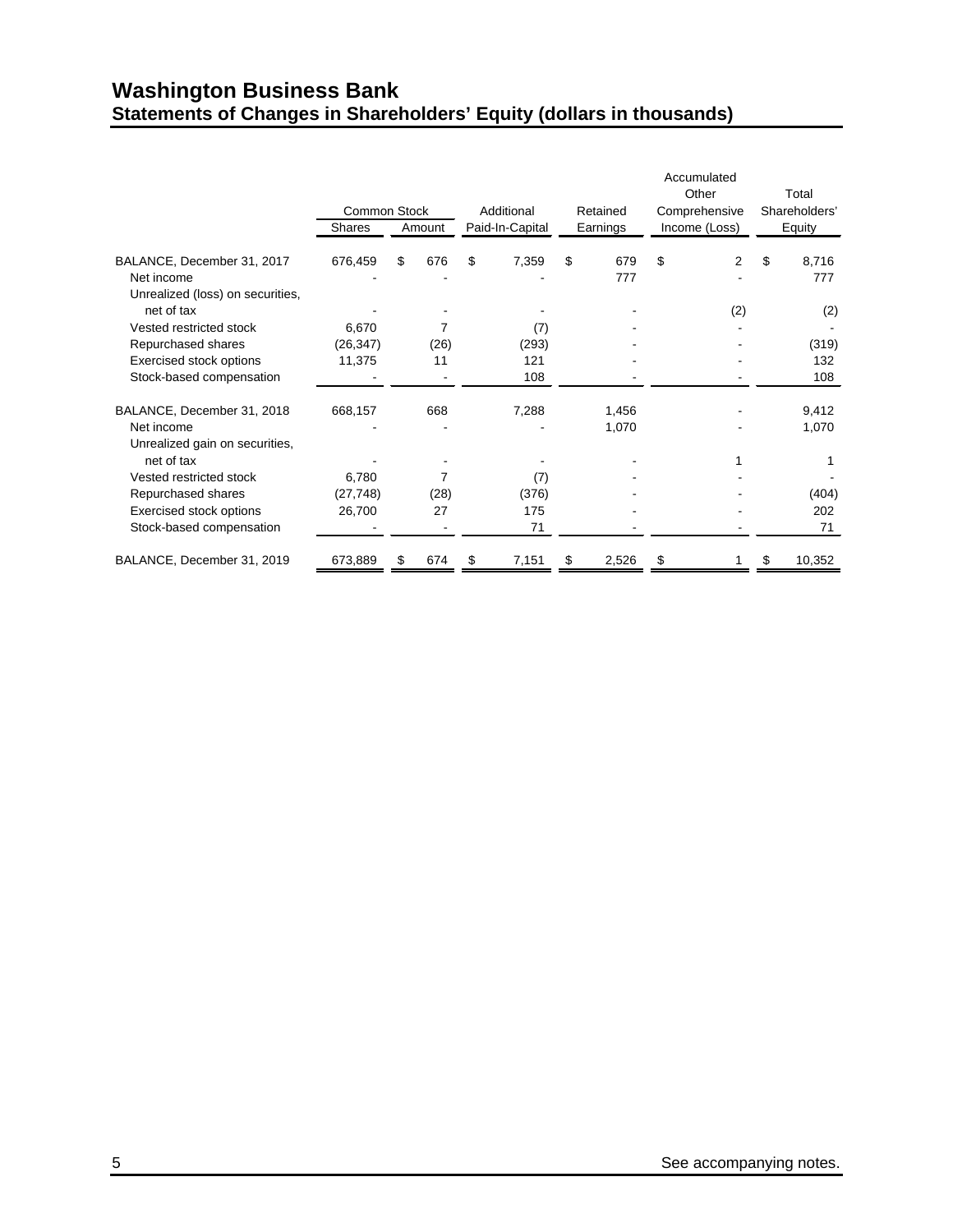## **[Washington Business Bank](#page-0-0) Statements of Cash Flows (dollars in thousands)**

<span id="page-7-0"></span>

|                                                                           |             | Years Ended December 31, |  |  |  |
|---------------------------------------------------------------------------|-------------|--------------------------|--|--|--|
|                                                                           | 2019        | 2018                     |  |  |  |
| CASH FLOWS FROM OPERATING ACTIVITIES                                      |             |                          |  |  |  |
| Net income                                                                | \$<br>1.070 | \$<br>777                |  |  |  |
| Adjustments to reconcile net income to net cash from operating activities |             |                          |  |  |  |
| Provision for loan losses                                                 | 20          | 100                      |  |  |  |
| Deferred income (benefit) tax                                             |             | (25)                     |  |  |  |
| Gain on sale of other real estate owned                                   |             | (144)                    |  |  |  |
| Net gain on sale of loan                                                  | (5)         |                          |  |  |  |
| Depreciation and amortization                                             | 75          | 79                       |  |  |  |
| Stock-based compensation expense                                          | 71          | 108                      |  |  |  |
| Changes in operating assets and liabilities                               |             |                          |  |  |  |
| Accrued interest payable                                                  | (43)        | 46                       |  |  |  |
| Accrued interest receivable                                               | (1)         | (28)                     |  |  |  |
| Other assets                                                              | (15)        | 28                       |  |  |  |
| <b>Other liabilities</b>                                                  | 101         | 25                       |  |  |  |
|                                                                           |             |                          |  |  |  |
| Net cash from operating activities                                        | 1,273       | 966                      |  |  |  |
| CASH FLOWS FROM INVESTING ACTIVITIES                                      |             |                          |  |  |  |
| Activity in securities available-for-sale                                 |             |                          |  |  |  |
| Maturities, prepayments, and calls                                        | 19          | 62                       |  |  |  |
| Decrease (increase) in interest-bearing deposits with banks               | (4,886)     | 3,385                    |  |  |  |
| Increase in loans made to customers, net of principal collections         | (3, 421)    | (8, 178)                 |  |  |  |
| Proceeds from sale of other real estate owned                             |             | 591                      |  |  |  |
| (Purchase) redemption of FHLB stock                                       | (11)        | (12)                     |  |  |  |
| Purchases of premises and equipment                                       | (51)        | (11)                     |  |  |  |
|                                                                           |             |                          |  |  |  |
| Net cash from investing activities                                        | (8,350)     | (4, 163)                 |  |  |  |
| CASH FLOWS FROM FINANCING ACTIVITIES                                      |             |                          |  |  |  |
| Net increase in deposits                                                  | 3,010       | 8,146                    |  |  |  |
| Repayment of FHLB borrowings                                              | (2,000)     | (3,000)                  |  |  |  |
| Advances of FHLB borrowings                                               | 2,000       | 3,000                    |  |  |  |
| Proceeds from line of credit                                              | 10          |                          |  |  |  |
| Repurchase of stock                                                       | (404)       | (319)                    |  |  |  |
| Proceeds from exercise of stock options                                   | 202         | 132                      |  |  |  |
|                                                                           |             |                          |  |  |  |
| Net cash from financing activities                                        | 2,818       | 7,959                    |  |  |  |
| NET (DECREASE) INCREASE IN CASH                                           | (4,259)     | 4,762                    |  |  |  |
| CASH AND CASH EQUIVALENTS, beginning of year                              | 6,746       | 1,984                    |  |  |  |
| CASH AND CASH EQUIVALENTS, end of year                                    | 2,487<br>S  | 6,746<br>\$              |  |  |  |
| SUPPLEMENTAL DISCLOSURE OF CASH FLOW INFORMATION                          |             |                          |  |  |  |
| Cash paid during the year for                                             |             |                          |  |  |  |
| Taxes                                                                     | 290<br>\$   | 215<br>\$                |  |  |  |
| Interest                                                                  | \$<br>1,065 | \$<br>810                |  |  |  |
|                                                                           |             |                          |  |  |  |
| SUPPLEMENTAL DISCLOSURE OF NONCASH INVESTING                              |             |                          |  |  |  |
| AND FINANCING ACTIVITIES                                                  |             |                          |  |  |  |
| Change in fair value of securities available-for-sale                     | \$          | (3)                      |  |  |  |
| Net loans transferred to real estate owned                                | S           | \$<br>430                |  |  |  |
|                                                                           |             |                          |  |  |  |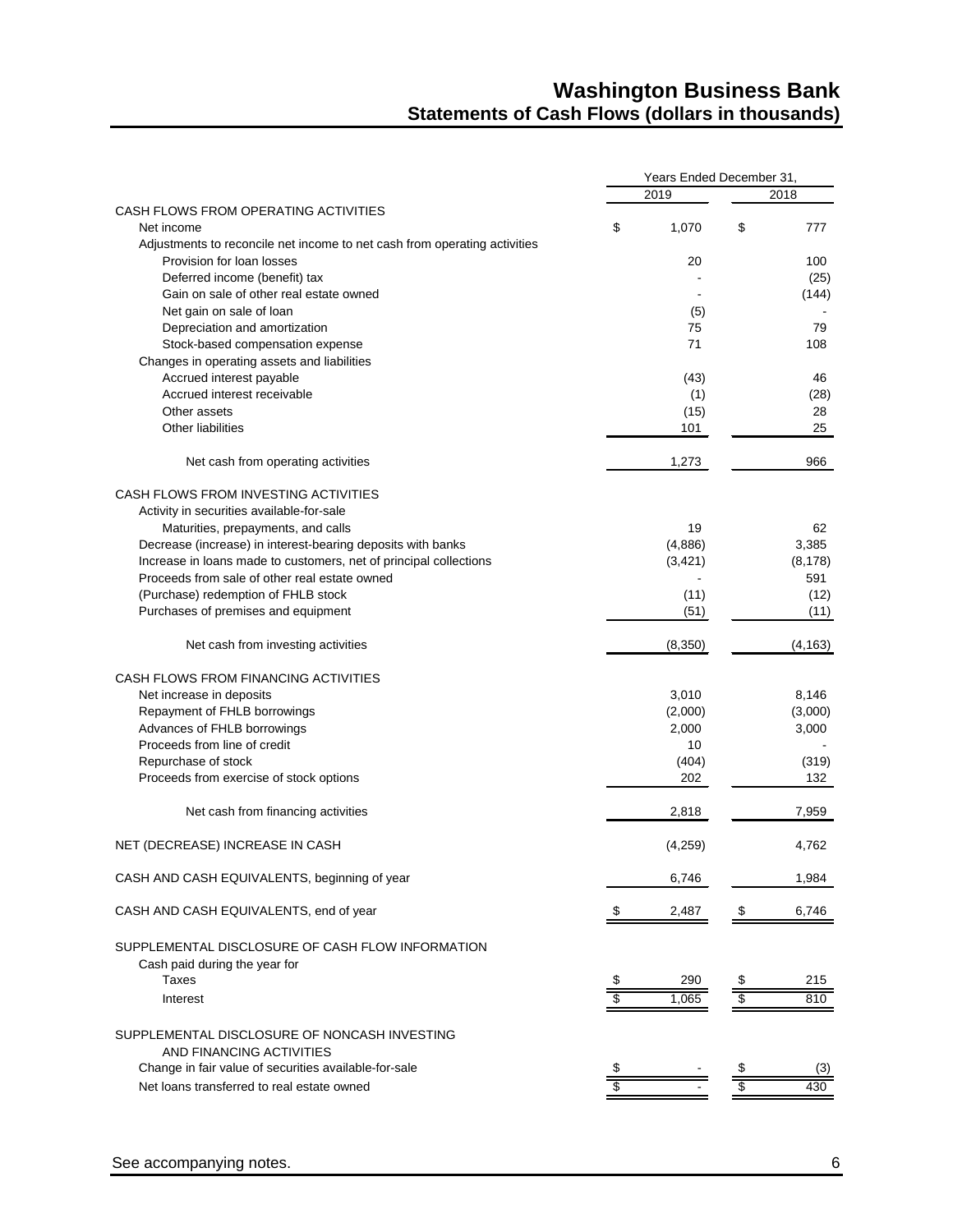#### <span id="page-8-0"></span>**Note 1 – Summary of Significant Accounting Policies**

**Nature of operations** – [Washington Business Bank](#page-0-0) (the [Bank\)](#page-0-3) operates one full-service branch in Thurston County, Washington. The [Bank](#page-0-3) is a state-chartered bank that provides loan and deposit services to customers who are predominately small and midsized businesses and middle-income individuals in western Washington. The [Bank](#page-0-3) is subject to significant competition from other financial institutions. The [Bank](#page-0-3) is also subject to the regulations of certain federal and state of Washington agencies and undergoes periodic examinations by those regulatory authorities.

**Operating segments** – The Bank is managed as a single legal entity and not by lines of business. The Bank's operations include commercial banking services, such as lending activities, deposit products, and other cash management services.

**Financial statement presentation and use of estimates** – The financial statements have been prepared in accordance with accounting principles generally accepted in the United States of America and practices within the banking industry. Preparation of financial statements requires management to make estimates and assumptions that affect the reported amounts of assets and liabilities and disclosure of contingent assets and liabilities, as of the date of the statements of financial condition, and the reported amounts of revenue and expenses during the reporting period. Actual results could differ from those estimates. Material estimates that are particularly susceptible to significant change in the near term relate to the determination of the allowance for loan losses, fair value of stock options and awards, and valuation of deferred tax assets.

All dollar amounts are stated in thousands, except per-share amounts.

**Subsequent events** – Subsequent events are events or transactions that occur after the statements of financial condition date but before the financial statements are issued. The [Bank](#page-0-3) recognizes in the financial statements the effects of all subsequent events that provide additional evidence about conditions that existed at the date of the statements of financial condition, including the estimates inherent in the process of preparing the financial statements. The [Bank's](#page-0-3) financial statements do not recognize subsequent events that provide evidence about conditions that did not exist at the date of the statements of financial condition but arose after the statements of financial condition date and before the financial statements are available to be issued.

The [Bank](#page-0-3) has evaluated subsequent events through [February 28, 2020,](#page-0-2) which is the date the financial statements are issued.

**Cash and cash equivalents** – For purposes of reporting cash flows, cash and cash equivalents include cash, due from banks, and federal funds sold, all with maturities of three months or less. The [Bank,](#page-0-3) at times, may have cash deposits at other financial institutions in excess of Federal Deposit Insurance Corporation (FDIC)-insured limits.

There was no reserve requirement with the Federal Reserve [Bank](#page-0-3) (FRB) at December [31, 2019 and](#page-0-1)  [2018.](#page-0-1)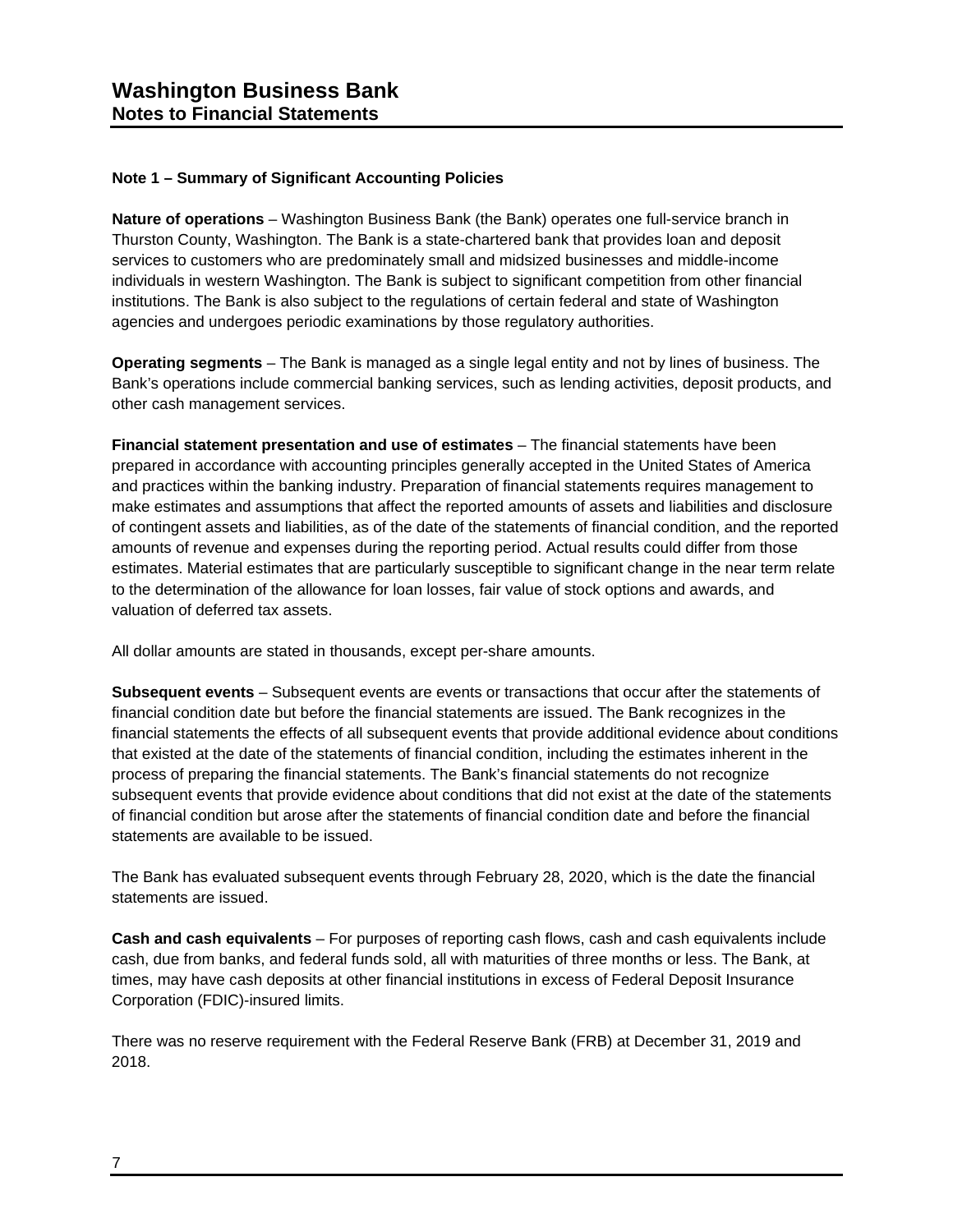**Interest-bearing deposits in banks** – Interest-bearing deposits with other financial institutions mature within one year and are carried at cost. The balances in these accounts may fluctuate and, at times, exceed the insured limit set by the FDIC, which potentially subjects the [Bank](#page-0-3) to credit risk. The [Bank](#page-0-3) has not experienced any losses in such accounts.

**Investment securities** – Investment securities are classified as held-to-maturity and carried at amortized cost when management has the positive intent and ability to hold them to maturity. Investment securities are classified as available-for-sale when they might be sold before maturity. Securities available-for-sale are carried at fair value, with unrealized holding gains and losses reported in other comprehensive income, net of tax.

Interest income includes amortization of purchase premium or discount. Premiums and discounts on securities are amortized on the level-yield to call date method, except for mortgage backed securities where prepayments are anticipated. Gains and losses on sales are recorded on the trade date and determined using the specific identification method.

Management evaluates securities for other-than-temporary impairment (OTTI) on at least a quarterly basis, and more frequently when economic or market conditions warrant such an evaluation. For securities in an unrealized loss position, management considers the extent and duration of the unrealized loss, and the financial condition and near-term prospects of the issuer. Management also assesses whether it intends to sell, or it is more likely than not that it will be required to sell, a security in an unrealized loss position before recovery of its amortized cost basis. If either of the criteria regarding intent or requirement to sell is met, the entire difference between amortized cost and fair value is recognized as impairment through earnings. For debt securities that do not meet the aforementioned criteria, the amount of impairment is split into two components as follows: 1) OTTI related to credit loss, which must be recognized in the income statement, and 2) other-than-temporary impairment related to other factors, which is recognized in other comprehensive income. The credit loss is defined as the difference between the present value of the cash flows expected to be collected and the amortized cost basis. For equity securities, the entire amount of impairment is recognized through earnings.

**Federal Home Loan Bank stock** – The [Bank,](#page-0-3) as a member of the Federal Home Loan Bank of Des Moines (FHLB) system, is required to maintain an investment in capital stock of the FHLB in an amount equal to the greater of 1% of its outstanding home loans or 5% of advances from the FHLB. The [Bank's](#page-0-3) investment in FHLB stock is a restricted investment carried at par value (\$100 per share), which approximates its fair value. No ready market exists for the FHLB stock, and it has no quoted market value; however, the [Bank](#page-0-3) may request redemption at par value of any stock in excess of the amount the [Bank](#page-0-3) is required to hold. Stock redemptions are made at the discretion of the FHLB.

**Pacific Coast Bankers' Bank stock** – Pacific Coast Bankers' Bank (PCBB) stock represents an investment by the [Bank](#page-0-3) in the capital stock of PCBB of \$60 at December [31, 2019 and 2018,](#page-0-1) and is carried at par value (\$15 per share), which reasonably approximates fair value and is included in other assets.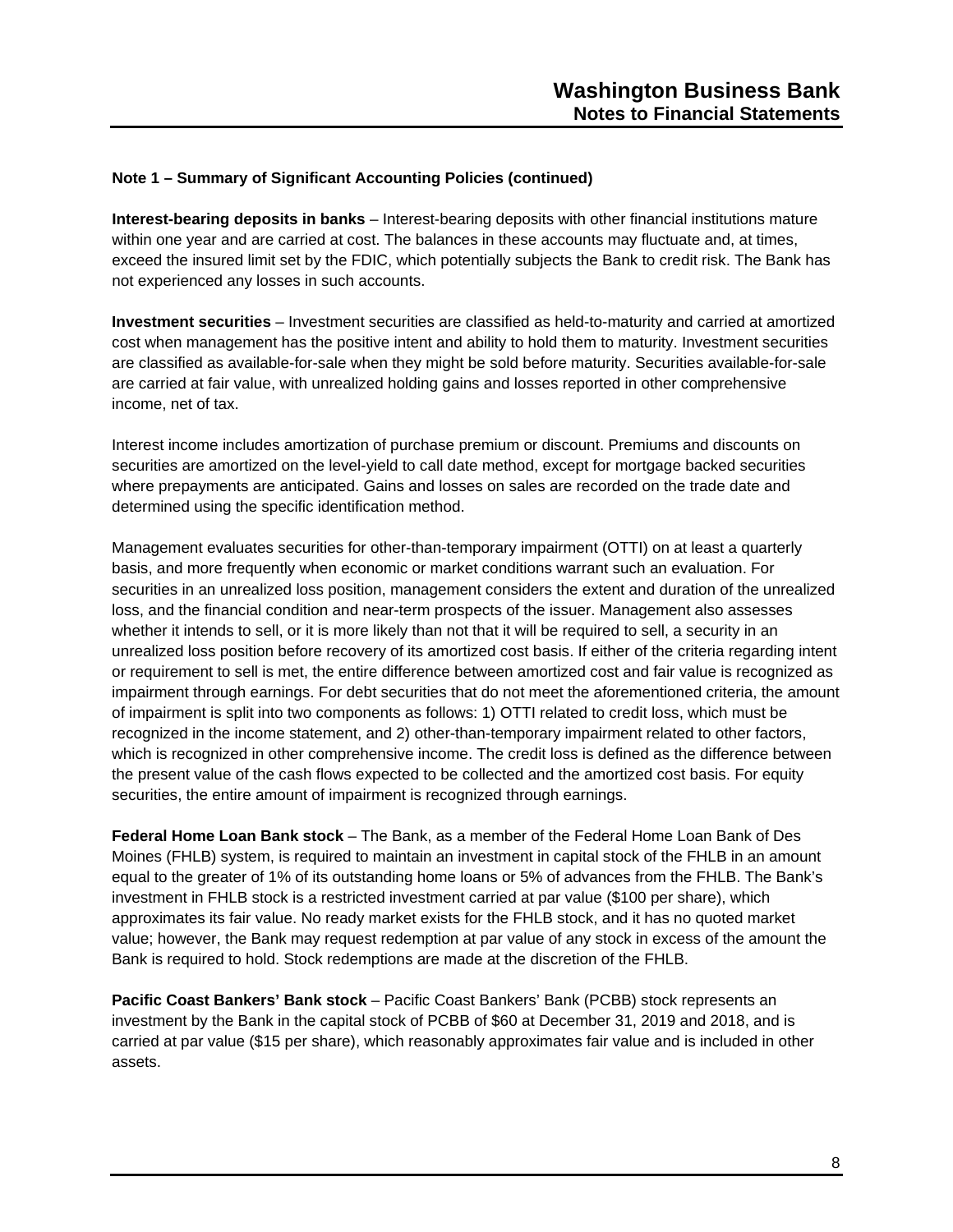**Loans held-for-sale** – Loans originated and intended for sale in secondary markets are carried at the lower of cost or estimated market value in the aggregate. Net unrealized losses are recognized through a valuation allowance by charges to income. Gains or losses on the sale of such loans are based on the specific identification method. There were no loans held-for-sale at [December](#page-0-3) 31, 2019 or [2018.](#page-0-1)

**Loan sales recognition** – The [Bank](#page-0-3) recognizes a sale on loans if the transferred portion (or portions) and any portion that continues to be held by the transferor are participating interests. Participating interest is defined as a portion of a financial asset that (a) conveys proportionate ownership rights with equal priority to each participating interest holder, (b) involves no recourse (other than standard representations and warranties), and (c) does not entitle any participating interest holder to receive cash before any other participating interest holder. The transfer of the participating interest (or participating interests) must also meet the conditions for surrender of control.

**Loans receivable** – Loans receivable that management has the intent and ability to hold for the foreseeable future or until maturity or payoff are reported at their outstanding principal balances and adjusted for any charge-offs, the allowance for loan losses, any deferred fees or costs on originated loans, and unamortized premiums or discounts on purchased loans. Loan fees and certain direct loan origination costs are deferred, and the net fee or cost is recognized as an adjustment to interest income using the interest method. Because some loans may not be repaid in full, an allowance for loan losses is recorded.

Credit risk represents the possibility of sustaining a loss because the other parties to the financial obligation fail to perform in accordance with the terms of the contract. The [Bank's](#page-0-3) exposure to credit loss primarily relates to cash and due from banks, FHLB stock, loans receivable, and investment securities.

Most of the [Bank'](#page-0-3)s business activity is with customers in the state of Washington. Investments in state and municipal securities involve governmental entities primarily within the state. Loans are generally limited by state banking regulations to 20% of the [Bank's](#page-0-3) shareholders' equity, excluding accumulated other comprehensive income. At December [31, 2019 and 2018,](#page-0-1) \$2,667 and \$2,666, respectively, of loans receivable were made for land development, acquisition, and construction purposes.

**Interest income recognition on loans** – Interest income on loans is accrued over the term of the loans based on the principal outstanding. The accrual of interest on loans is discontinued when, in management's opinion, the borrower may be unable to meet payments as they become due, as well as when required by regulatory provision. Past-due status is based on contractual terms of loans. When interest accrual is discontinued, all unpaid accrued interest is reversed. Loans are returned to accrual status when all the principal and interest amounts contractually due are brought current and future payments are reasonably assured.

**Allowance for loan losses** – An allowance for loan losses is a valuation allowance for probable incurred credit losses. The allowance for loan losses is increased by a provision for loan losses charged to expense and decreased by charge-offs (net of recoveries). The allowance is based on ongoing, monthly assessments of the probable and estimable losses inherent in the loan portfolio. The [Bank's](#page-0-3) methodology for assessing the appropriateness of the allowance consists of several key elements.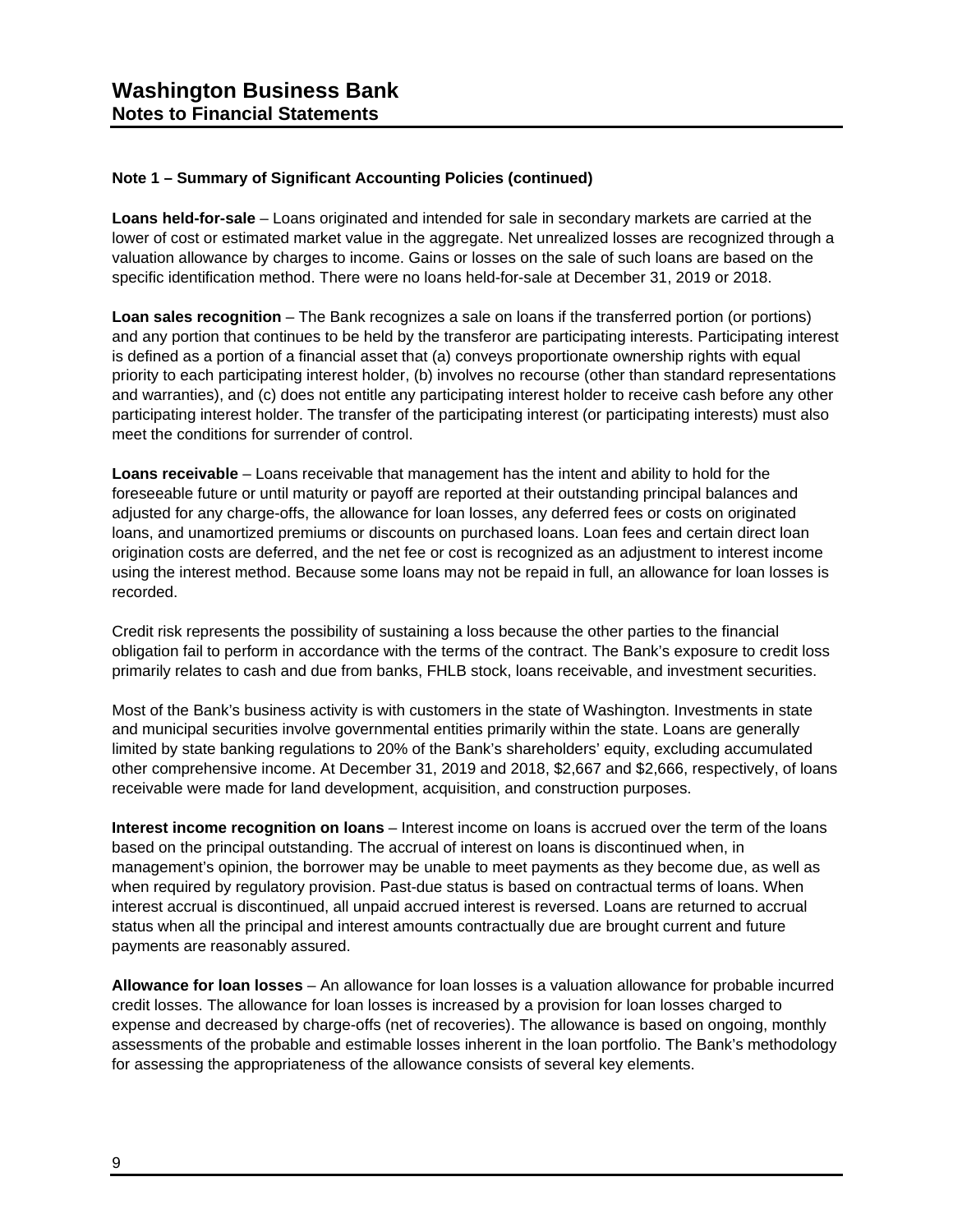The allowance for loan losses is based upon management's periodic review of the collectability of the loan in relation to historical experience, the nature and volume of the loan portfolio, adverse situations that may affect the borrower's ability to repay, estimated value of any underlying collateral, and prevailing economic conditions. This evaluation is inherently subjective because it requires estimates that are susceptible to significant revision as updated information becomes available. Additionally, loans are subject to examination by state and federal regulators who, based upon their judgment, may require the [Bank](#page-0-3) to make additional provisions or adjustments to the allowance for loan losses.

Specific reserves are established in cases where management has identified significant conditions or circumstances related to a loan that management believes indicate the probability that a loss has been incurred. Impaired loans consist of loans receivable that are not expected to be repaid in accordance with their contractual terms. Smaller balance loans are excluded from this analysis. In addition to impaired loans, any loans risk rated as substandard, doubtful, or loss are individually evaluated for impairment. All other loans are generally evaluated collectively for purposes of estimating the allowance for loan losses.

To determine the balance of the allowance account, loans are pooled by portfolio segment and losses are modeled using historical experience and qualitative and other mathematical techniques over the loss emergence period. The following portfolio segments are used: commercial loans, real estate loans, construction loans, and consumer loans.

Each loan segment inherently contains differing credit risk profiles depending on the unique aspects of that segment. For example, real estate construction loans carry a risk that a project under development might not be completed as planned or that the original cost estimate might be insufficient. In all cases, management believes the credit risk for all loans is similarly dependent on essentially the same factors, including the financial strength of the borrower, the cash flow available to service maturing debt obligations, the condition and value of underlying collateral, the financial strength of any guarantors, and other factors. Management exercises judgment in determining the estimation method that fits the credit risk characteristics of each portfolio segment but generally relies on underlying collateral values, projected cash flows, and other available borrower information.

The establishment of the allowance for loan losses relies on a consistent process that requires multiple layers of management review and judgment and responds to changes in economic conditions, customer behavior, and collateral value, among other influences. From time to time, events or economic factors may affect the loan portfolio, causing management to provide additional amounts or to release balances from the allowance for loan losses.

Management monitors differences between estimated and actual incurred loan losses. This monitoring process includes periodic assessments by senior management of loan portfolios and the models used to estimate incurred losses in those portfolios. Additions to the allowance for loan losses are made by charges to the provision for loan losses. Credit exposures deemed to be uncollectible are charged against the allowance for loan losses. Recoveries of previously charged-off amounts are credited to the allowance for loan losses.

The ultimate recovery of all loans is susceptible to future market factors beyond the [Bank'](#page-0-3)s control. These factors may result in losses or recoveries differing significantly from those provided in the financial statements.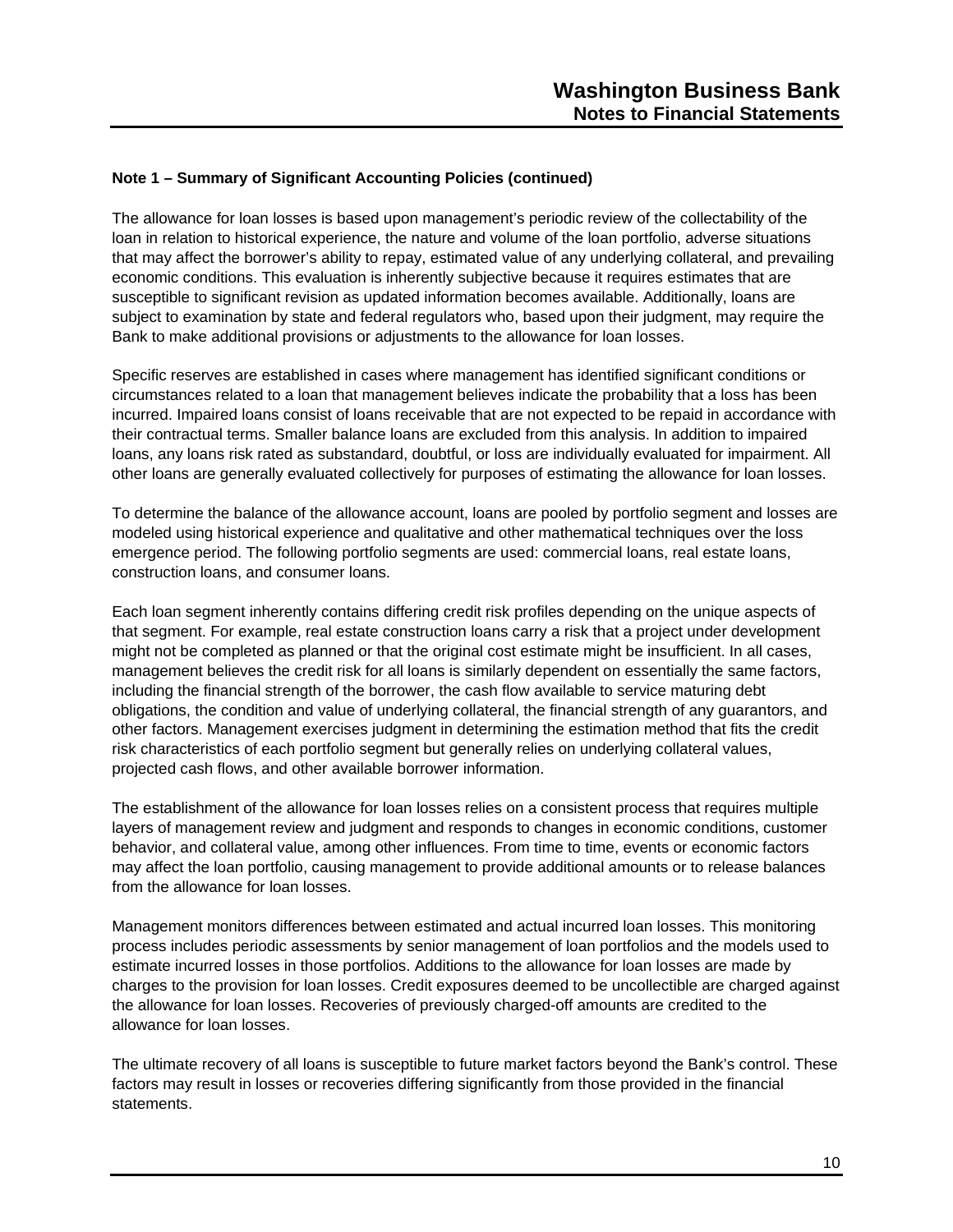**Impaired, nonaccrual, and charged-off loans** – Loans are considered impaired when, based on current information and events, it is probable that the [Bank](#page-0-3) will be unable to collect all amounts due in accordance with the original contractual terms of the loan agreement, including scheduled principal and interest payments. Impairment is evaluated in total for smaller balance loans of similar nature and on an individual loan basis for other loans. If a loan is impaired, a specific valuation allowance is allocated, if necessary, so that the loan is reported net at the present value of estimated future cash flows using the loan's existing rate or at the fair value of collateral if repayment is expected to come from the collateral. Interest payments on impaired loans are typically applied to principal unless collectability of the principal amount is reasonably assured, in which case interest is recognized on a cash basis.

Impaired loans, or portions thereof, are charged off when deemed uncollectible. The [Bank'](#page-0-3)s charge-off policies are treated similarly in each segment of the loan portfolio. When a loan reaches 90 days past due, it is generally considered impaired. The loan is placed on nonaccrual and a specific reserve is allocated after an impairment analysis is performed by management, and deemed necessary.

The [Bank](#page-0-3) generally places loans on nonaccrual status when the full and timely collection of interest and principal becomes uncertain, part of the principal balance has been charged off and no restructuring has occurred, or the loans reach three months past due for all loan classes. When the [Bank](#page-0-3) places a loan on nonaccrual status, the [Bank](#page-0-3) reverses the accrued unpaid interest receivable against interest income and accounts for the loan on the cash or cost recovery method until it qualifies for return to accrual status. Generally, the [Bank](#page-0-3) returns a loan to accrual status when (a) all delinquent interest and principal become current under the terms of the loan agreement or (b) a formal restructuring has occurred, and continued payment is reasonably assured, generally after six months of payment history.

The [Bank](#page-0-3) has determined that the entire balance of a loan is contractually delinquent for all classes if the minimum payment is not received by the specified due date on the customer's statement. Interest and fees continue to accrue on past-due loans until the date the loan goes into nonaccrual status, if applicable.

**Premises and equipment** – Premises and equipment are stated at cost less accumulated depreciation, which is computed on the straight-line method over the estimated useful lives of the assets. Gains or losses on dispositions are reflected in earnings. Assets are reviewed for impairment when events indicate that their carrying value may not be recoverable. If management determines impairment exists, the assets are reduced with an offsetting charge to expense.

**Other real estate owned** – Real estate properties acquired through or in lieu of loan foreclosure are initially recorded at fair value less estimated selling cost at the date of foreclosure. Any write-downs based on the asset's fair value at the date of acquisition are charged to the allowance for loan losses. After foreclosure, valuations are periodically performed by management and property held-for-sale is carried at the lower of the new cost basis or fair value less costs to sell. Impairment losses on property to be held and used are measured as the amount by which the carrying amount of a property exceeds its fair value. Costs of significant property improvements are capitalized, whereas costs relating to holding property are expensed. Valuations are periodically performed by management, and any subsequent write-downs are recorded as a charge to operations, if necessary, to reduce the carrying value of a property to the lower of its cost or fair value less cost to sell. The Bank had \$71 in other real estate owned at December [31, 2019 and 2018.](#page-0-1)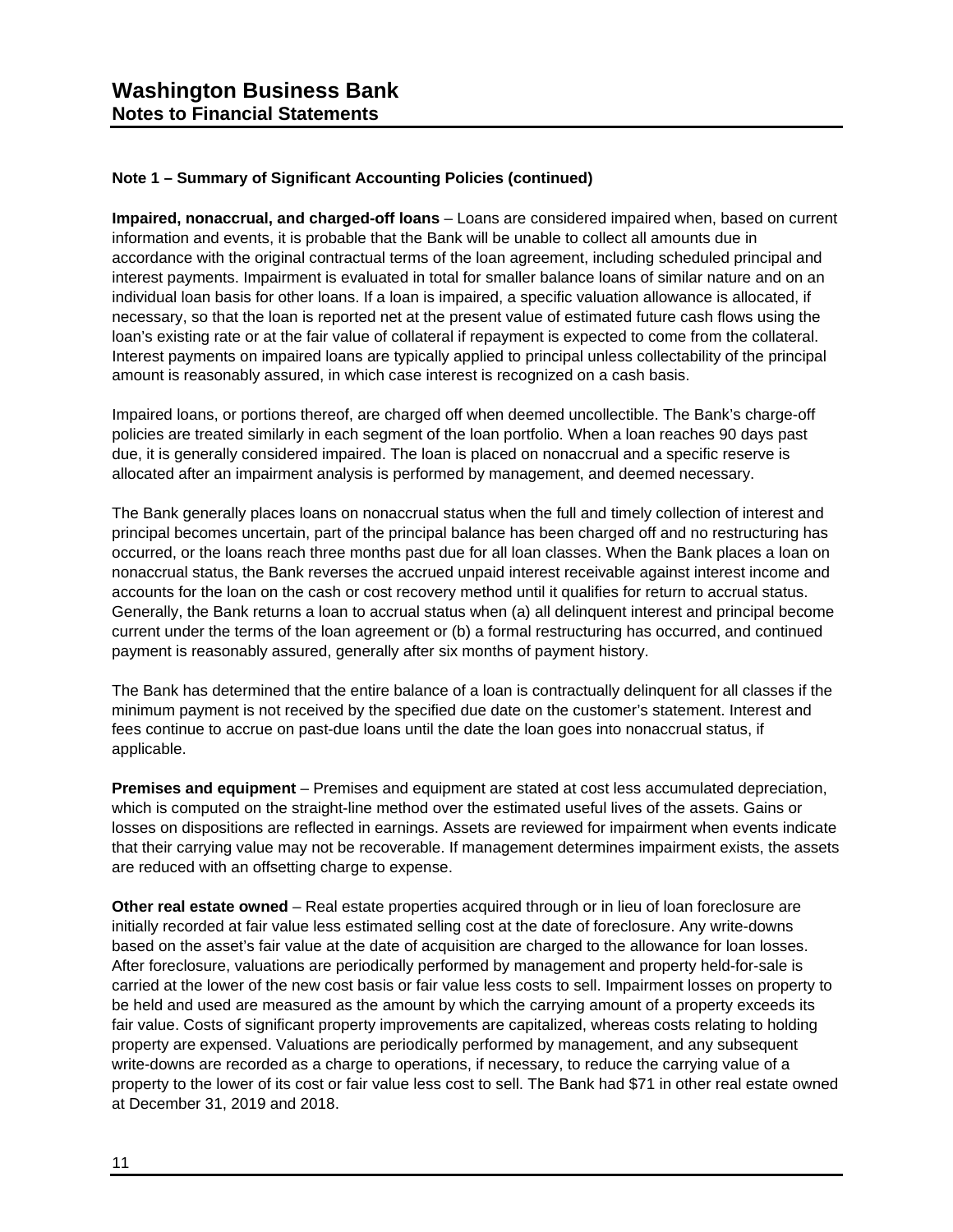**Income taxes** – The [Bank](#page-0-3) records its provision for income taxes under the liability method. Deferred tax assets and liabilities are reflected at currently enacted income tax rates applicable to the period in which the deferred tax assets or liabilities are expected to be realized or settled. As changes in tax laws or rates are enacted, deferred tax assets and liabilities are adjusted through the provision for income taxes.

Deferred taxes result from temporary differences in the recognition of certain income and expense amounts between the [Bank'](#page-0-3)s financial statements and its tax return. The principal items giving rise to these differences include net operating losses, valuation adjustments on foreclosed properties, and allowance for credit losses. The [Bank's](#page-0-3) policy is to recognize interest and penalties associated with income tax matters in income tax expense.

**Earnings per common share** – Basic earnings per common share (EPS) are computed by dividing net income by the weighted-average number of common shares outstanding during the period. Diluted earnings per share reflect the weighted-average potential dilution that could occur if all potentially dilutive shares or other commitments to issue common stock were exercised or converted into common stock using the treasury stock method.

**Stock-based compensation** – Stock-based compensation cost is recognized at the grant-date fair value and is based on awards that are ultimately expected to vest. The cost is recognized over the period during which an employee is required to provide services in exchange for the award. The tax benefit resulting from tax deductions in excess of the compensation cost recognized is classified as a financing activity in the statements of cash flows. The fair value of stock options is determined using the Black-Scholes valuation model.

**Fair value measurements** – On January 1, 2018, the Company adopted ASU 2016-01, *Financial Instruments – Overall* (Subtopic 825- 10), *Recognition and Measurement of Financial Assets and Financial Liabilities*, which requires use of the exit price notion when measuring the fair value of financial instruments for disclosure purposes. Fair value is defined as the exit price, the price that would be received for an asset or paid to transfer a liability, in the principal or most advantageous market for the asset or liability in an orderly transaction between market participants on the measurement date under current market conditions. It also establishes a consistent framework for measuring fair value and expands disclosure requirements about fair value measurements. In determining fair value, the Company maximizes the use of observable inputs and minimizes the use of unobservable inputs.

Valuation inputs refer to the assumptions market participants would use in pricing a given asset or liability using one of the three valuation techniques within the fair value hierarchy. Inputs can be observable or unobservable. Observable inputs are those assumptions that market participants would use in pricing the particular asset or liability. These inputs are based on market data and are obtained from a source independent of the Company.

Unobservable inputs are assumptions based on the Company's own information or estimate of assumptions used by market participants in pricing the asset or liability. Unobservable inputs are based on the best and most current information available on the measurement date.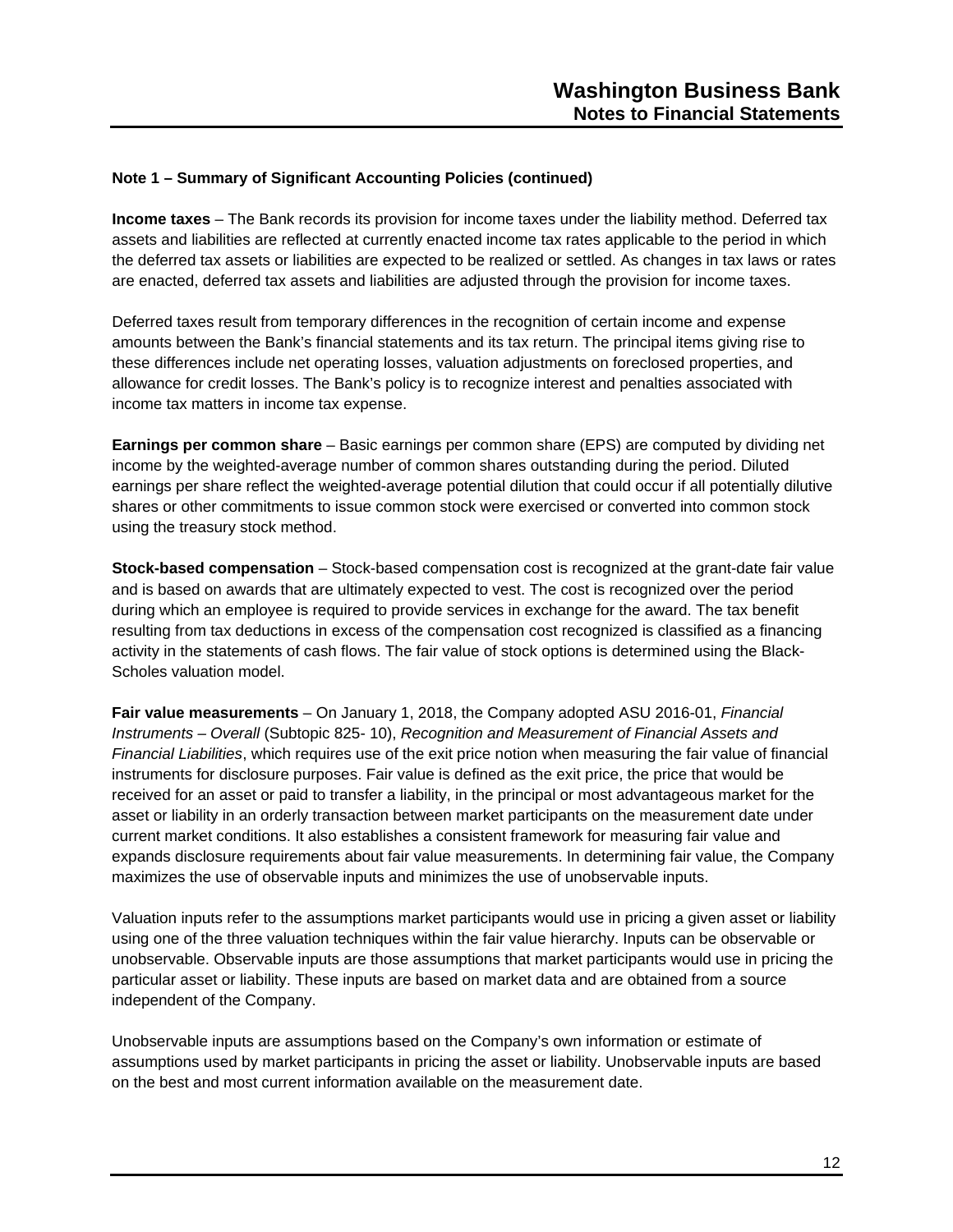All inputs, whether observable or unobservable, are ranked in accordance with a prescribed fair value hierarchy that gives the highest ranking to quoted prices (unadjusted) in active markets for identical assets or liabilities (Level 1) and the lowest ranking to unobservable inputs (Level 3). Fair values for assets or liabilities classified as Level 2 are based on one or a combination of the following factors: (i) quoted prices for similar assets; (ii) observable inputs for the asset or liability, such as interest rates or yield curves; or (iii) inputs derived principally from or corroborated by observable market data.

There were no transfers between Level 1, Level 2, and Level 3 during [2019](#page-0-1) or [2018.](#page-0-1)

**Revenue recognition** – On January 1, 2019, the Company adopted ASU 2014-09, *Revenue from Contracts with Customers*, and all subsequent amendments to the ASU (collectively, ASC 606), which (i) creates a single framework for recognizing revenue from contracts with customers that fall within its scope and (ii) revises when it is appropriate to recognize a gain (loss) from the transfer of nonfinancial assets, such as OREO. To determine revenue recognition for arrangements that an entity determines are within the scope of Topic 606, the Company performs the following five steps: (i) identify the contract(s) with a customer; (ii) identify the performance obligations in the contract; (iii) determine the transaction price; (iv) allocate the transaction price to the performance obligations in the contract; and (v) recognize revenue when (or as) the Company satisfies a performance obligation. The majority of the Company's revenues come from interest income including loans and securities, that are outside the scope of ASC 606. The Company's services that fall within the scope of ASC 606 are presented within noninterest income and are recognized as revenue as the Company satisfies its obligation to the customer. Services within the scope of ASC 606 include deposit service charges. Refer to Note 14 – Revenue from Contracts with Customers for further discussion on the Company's accounting policies for revenue sources within the scope of ASC 606.

The Company adopted ASC 606 using the modified retrospective method applied to all contracts not completed as of January 1, 2019. Results for reporting periods beginning on or after January 1, 2019, are presented under ASC 606, while prior period amounts continue to be reported in accordance with legacy GAAP. The adoption of ASC 606 did not result in a material change to the accounting for any of the inscope revenue streams; as such, no cumulative effect adjustment was recorded.

**Fair value measurements** – Fair values of financial instruments are estimated using relevant market information and other assumptions. Fair value estimates involve uncertainties and matters of significant judgment regarding interest rates, credit risk, prepayments, and other factors, especially in the absence of broad markets for particular items. Changes in assumptions or in market conditions could significantly affect these estimates.

**Financial instruments** – In the ordinary course of business, the [Bank](#page-0-3) enters into off-balance-sheet financial instruments consisting of commitments to extend credit, commercial letters of credit, standby letters of credit, and financial guarantees. Such financial instruments are recorded in the financial statements when they are funded or related fees are incurred or received.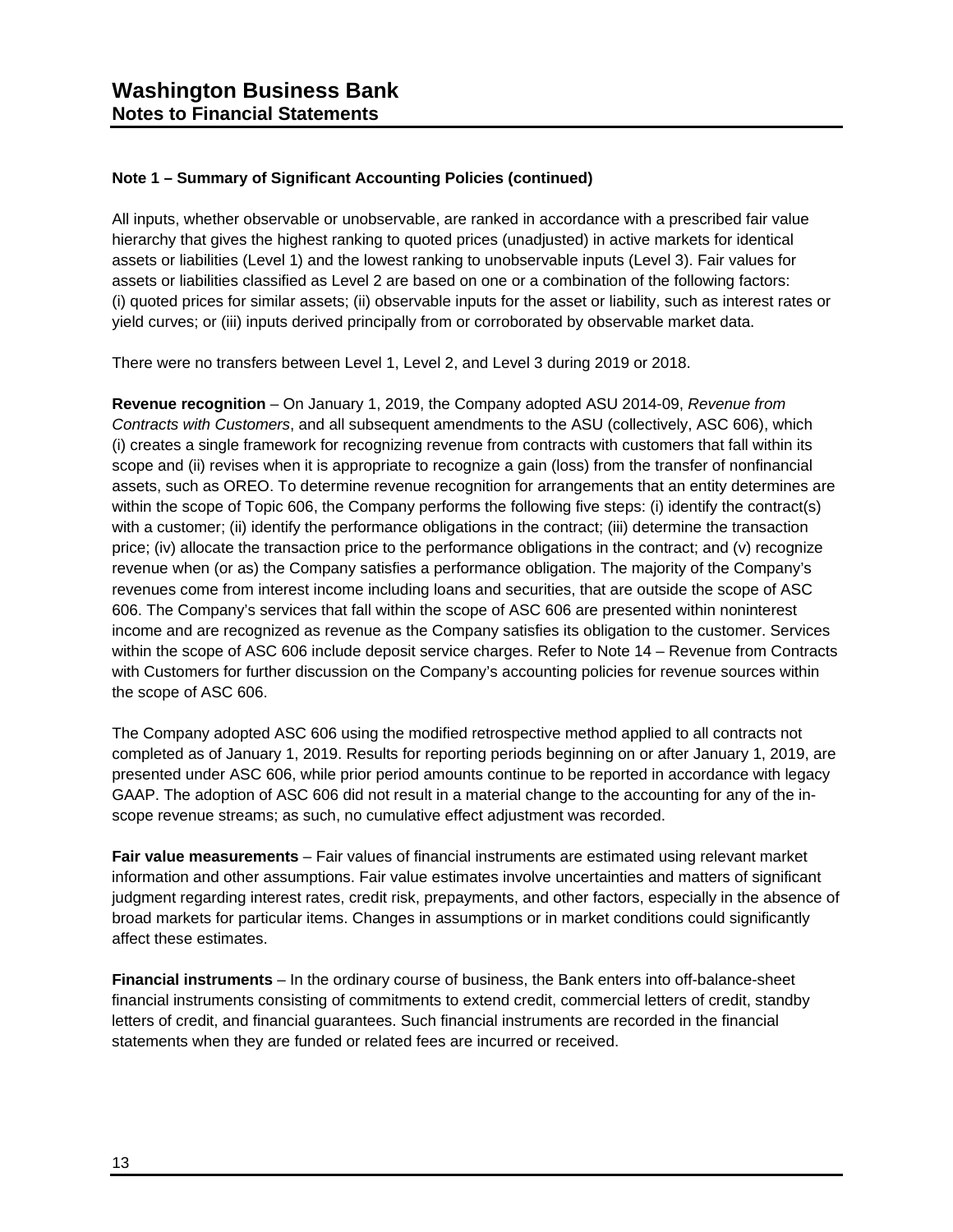**Comprehensive income** – Accounting principles generally require including recognized revenue, expenses, gains, and losses in net income. Certain changes in assets and liabilities, such as unrealized gains and losses on available-for-sale securities, are reported as a separate component of the equity section of the statement of financial condition. Such items, along with net income, are the only components of comprehensive income. For the years ended December [31, 2019 and 2018,](#page-0-1) there were no amounts reclassed out of accumulated comprehensive income, and ending components of accumulated comprehensive income consisted of changes to the unrealized gains and losses of securities available-for-sale.

**Advertising costs** – Advertising costs are expensed as incurred. Total advertising expense was \$10 and \$27 for the years ended December [31, 2019 and 2018,](#page-0-1) respectively.

#### **Note 2 – Securities Available-for-Sale**

Securities have been classified as available-for-sale according to management's intent. The amortized cost of securities and their approximate fair value are as follows:

| December 31, 2019                                                            |  | Amortized<br>Cost |    | Gross<br>Unrealized<br>Gains |    | Gross<br>Unrealized<br>Losses | Fair<br>Value |    |
|------------------------------------------------------------------------------|--|-------------------|----|------------------------------|----|-------------------------------|---------------|----|
| Agency mortgage-backed securities<br>and collateralized mortgage obligations |  | 66                | £. | 2                            | ß. |                               |               | 68 |
| December 31, 2018                                                            |  |                   |    |                              |    |                               |               |    |
| Agency mortgage-backed securities<br>and collateralized mortgage obligations |  | 87                | ß. |                              |    |                               |               | 87 |

There were no investments with contractual maturities at [December](#page-0-3) 31, 2019.

There were no securities with an unrealized loss at [December](#page-0-3) 31, 2019, and two securities with an unrealized loss at [December](#page-0-1) 31, [2018.](#page-0-1) Gross unrealized losses on investment securities available-forsale and the estimated fair value of the related securities, aggregated by investment category and length of time that individual securities have been in a continuous unrealized loss position, were as follows as of December 31:

|                                                                                 | Less Than 12 Months |            |        | 12 Months or More |       |  |            |  | Totals |            |        |  |
|---------------------------------------------------------------------------------|---------------------|------------|--------|-------------------|-------|--|------------|--|--------|------------|--------|--|
|                                                                                 | Fair                | Unrealized |        |                   | Fair  |  | Unrealized |  | Fair   | Unrealized |        |  |
| December 31, 2018                                                               | Value               |            | Losses |                   | Value |  | Losses     |  | Value  |            | Losses |  |
| Agency mortgage-backed securities<br>and collateralized mortgage<br>obligations | 14                  |            |        |                   | 42    |  |            |  | 56     |            |        |  |

There were no sales of investment securities during the years ended December [31, 2019 and 2018.](#page-0-1)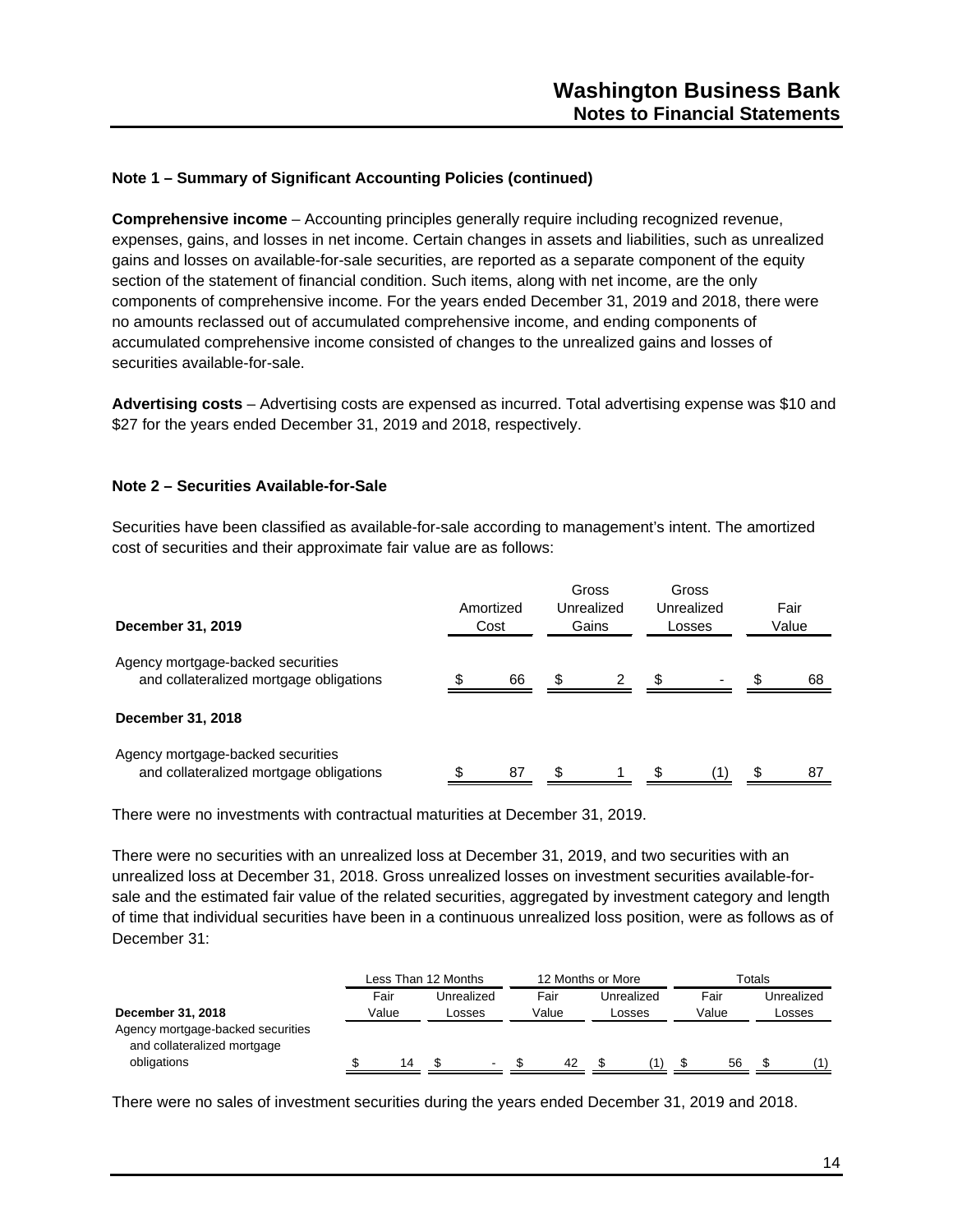#### **Note 3 – Loans Receivable**

Loans consisted of the following at [December](#page-0-1) 31:

|                                         | 2019         | 2018          |
|-----------------------------------------|--------------|---------------|
| Commercial                              | 27,042<br>\$ | 25,594<br>\$  |
| Real estate                             |              |               |
| Commercial                              | 35,843       | 33,280        |
| Multi-family                            | 841          | 1,746         |
| Residential - 1-4 family                | 13,301       | 12,945        |
| Total real estate                       | 49,985       | 47,971        |
| Construction                            | 2,667        | 2,666         |
| Consumer                                |              |               |
|                                         | 79,695       | 76,238        |
| Less net deferred loan origination fees | 209          | 185           |
| Loans receivable                        | 79,486       | 76,053<br>- 5 |

The [Bank](#page-0-3) pledged certain commercial, multi-family, 1-4 family residential, and land loans as collateral for purposes of borrowings with the FHLB and FRB. Loans totaling \$11,280 and \$12,016 were pledged to the FHLB at December [31, 2019 and 2018,](#page-0-1) respectively. There were \$10,758 and \$11,276 in loans pledged to the FRB at December [31, 2019 and 2018,](#page-0-1) respectively (Note 6).

Reflected in the allowance for loan loss methods previously described is an amount for imprecision or uncertainty that incorporates the range of probable outcomes inherent in estimates used for the allowance, which may change from period to period. This amount is the result of management's judgment of risks inherent in the portfolios, economic uncertainties, historical loss experience, and other subjective factors, including industry trends, calculated to better reflect the [Bank's](#page-0-3) view of risk in each loan portfolio. No single statistic or measurement determines the adequacy of the allowance for loan loss. Changes in the allowance for loan loss and the related provision expense can materially affect net income.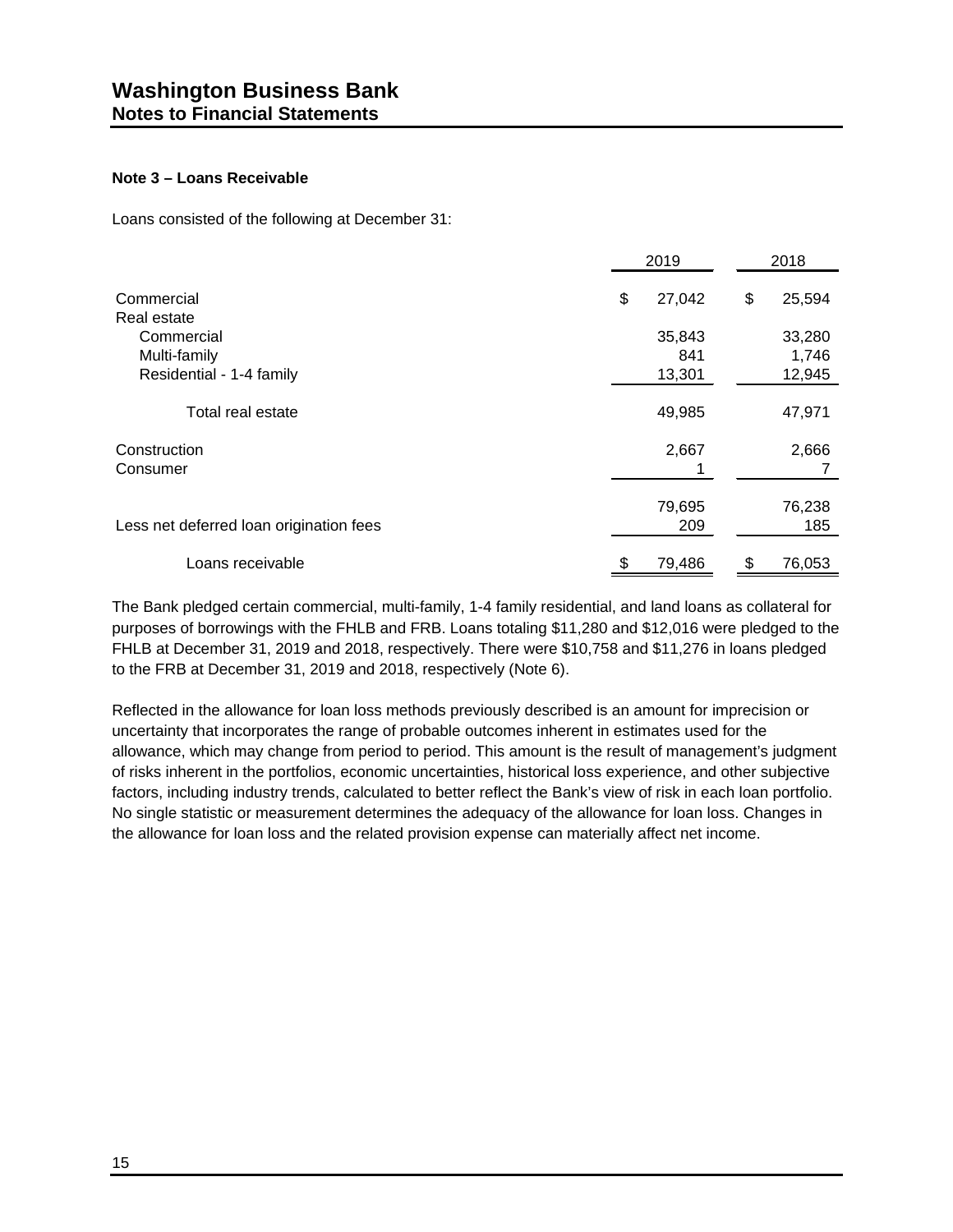The following tables present, by portfolio segment, the changes in the allowance for loan losses for the years ended [December](#page-0-1) 31 and the amount of loans evaluated for impairment individually and collectively.

| 2019                                                            | Commercial     | <b>Real Estate</b> | Construction | Consumer |   | Total |                |  |
|-----------------------------------------------------------------|----------------|--------------------|--------------|----------|---|-------|----------------|--|
| Allowance<br>Balance, beginning<br>of the period<br>Charge-offs | \$<br>253      | \$<br>339          | \$<br>19     | \$       |   | \$    | 611            |  |
| Recoveries                                                      | $\overline{7}$ |                    |              |          |   |       | $\overline{7}$ |  |
| Provision                                                       | 10             | 10                 |              |          |   |       | 20             |  |
| Balance, end of the period                                      | \$<br>270      | \$<br>349          | \$<br>19     | \$       |   | \$    | 638            |  |
| Ending balance individually<br>evaluated for impairment         | \$             | \$                 | \$           | \$       |   | \$    |                |  |
| Ending balance collectively<br>evaluated for impairment         | \$<br>270      | \$<br>349          | \$<br>19     | \$       |   | \$    | 638            |  |
| Loans                                                           |                |                    |              |          |   |       |                |  |
| Ending balance                                                  | \$<br>27,042   | \$<br>49,985       | \$<br>2,667  | \$       | 1 | \$    | 79,695         |  |
| Ending balance individually<br>evaluated for impairment         | \$             | \$                 | \$           | \$       |   | \$    |                |  |
| Ending balance collectively<br>evaluated for impairment         | \$<br>27,042   | \$<br>49,985       | \$<br>2,667  | \$       | 1 | \$    | 79,695         |  |
| 2018<br>Allowance                                               |                |                    |              |          |   |       |                |  |
| Balance, beginning<br>of the period<br>Charge-offs              | \$<br>200      | \$<br>267          | \$<br>39     | \$       |   | \$    | 506            |  |
| Recoveries<br>Provision                                         | 5<br>48        | 72                 | (20)         |          |   |       | 5<br>100       |  |
| Balance, end of the period                                      | \$<br>253      | \$<br>339          | \$<br>19     | \$       |   | \$    | 611            |  |
| Ending balance individually<br>evaluated for impairment         | \$             | \$                 | \$           | \$       |   | \$    |                |  |
| Ending balance collectively<br>evaluated for impairment         | \$<br>253      | \$<br>339          | \$<br>19     | \$       |   | \$    | 611            |  |
| Loans                                                           |                |                    |              |          |   |       |                |  |
| Ending balance                                                  | \$<br>25,594   | \$<br>47,971       | \$<br>2,666  | \$       | 7 | \$    | 76,238         |  |
| Ending balance individually<br>evaluated for impairment         | \$             | \$                 | \$           | \$       |   | \$    |                |  |
| Ending balance collectively<br>evaluated for impairment         | \$<br>25,594   | \$<br>47,971       | \$<br>2,666  | \$       | 7 | \$    | 76,238         |  |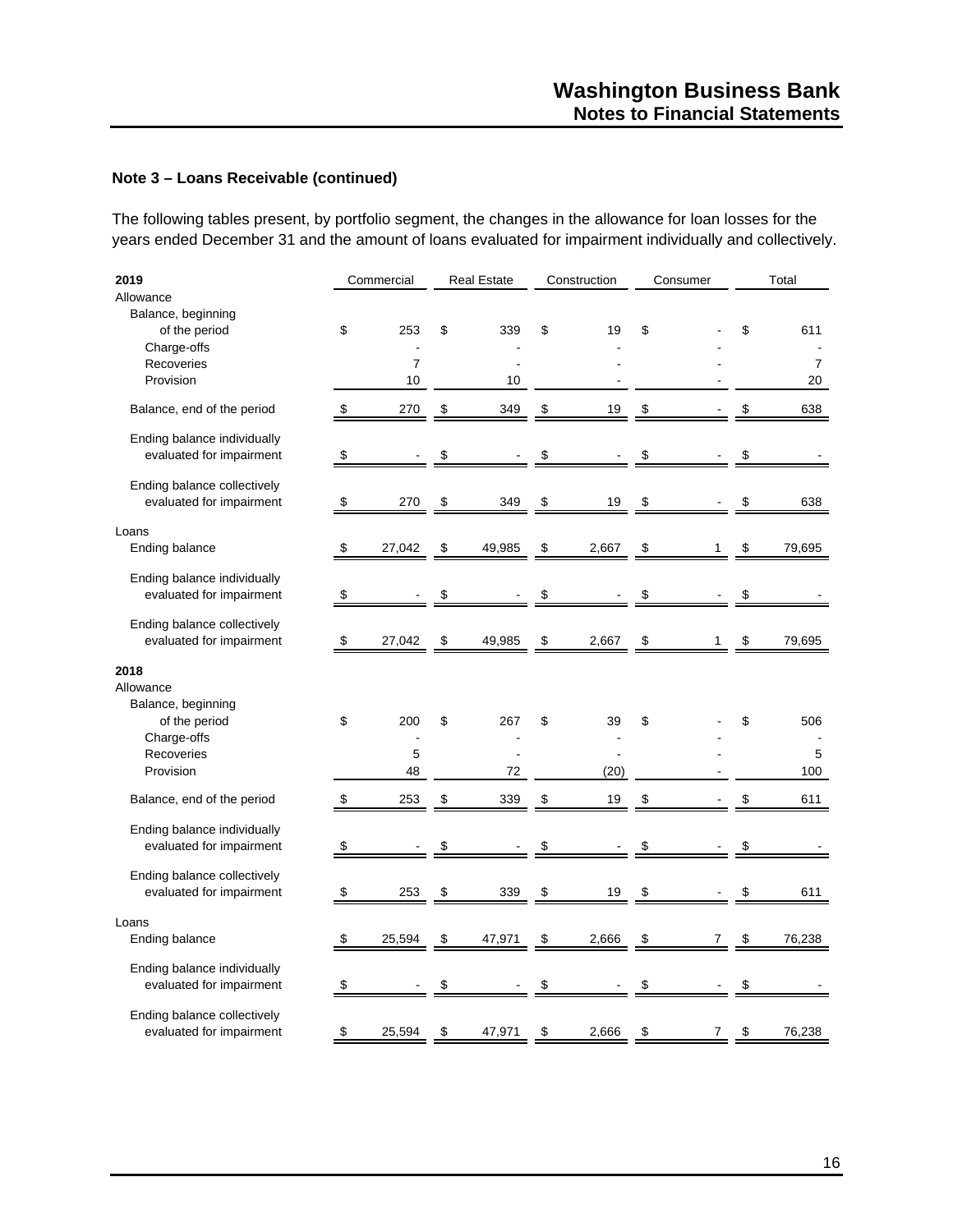**Credit quality information** – The following table represents credit exposures by risk category for the years ended December [31, 2019 and 2018.](#page-0-1) The use of various categories to grade loans permits management's use of migration analysis to estimate a portion of credit risk.

|                           |                |                |              | <b>Below</b> |    | Watch |    |                |    |                |  |
|---------------------------|----------------|----------------|--------------|--------------|----|-------|----|----------------|----|----------------|--|
| 2019                      | Exceptional    | Quality        | Average      | Average      |    | List  |    | Substandard    |    | Total          |  |
| Commercial                | \$<br>707      | \$<br>655      | \$<br>21,211 | \$<br>4,063  | \$ | 406   | \$ |                | \$ | 27,042         |  |
| Real estate<br>Commercial | $\blacksquare$ | 7,349          | 25,969       | 1,933        |    |       |    | 592            |    | 35,843         |  |
| Multi-family              |                |                | 841          |              |    |       |    |                |    | 841            |  |
| Residential 1-4 family    |                |                | 9,464        | 3,837        |    |       |    |                |    | 13,301         |  |
| Total real estate         | L,             | 7,349          | 36,274       | 5,770        |    |       |    | 592            |    | 49,985         |  |
| Construction              |                | $\blacksquare$ | 1,750        | 917          |    |       |    |                |    | 2,667          |  |
| Consumer                  |                |                |              | 1            |    |       |    |                |    | 1              |  |
|                           | \$<br>707      | \$<br>8,004    | \$<br>59,235 | \$10,751     | \$ | 406   | \$ | 592            | \$ | 79,695         |  |
| 2018                      |                |                |              |              |    |       |    |                |    |                |  |
| Commercial                | \$<br>824      | \$<br>250      | \$<br>19,336 | \$<br>4,693  | \$ | 491   | \$ |                | \$ | 25,594         |  |
| Real estate               |                |                |              |              |    |       |    |                |    |                |  |
| Commercial                |                | 6,800          | 23,824       | 2,087        |    | 289   |    | 280            |    | 33,280         |  |
| Multi-family              |                |                | 866          | 880          |    |       |    |                |    | 1,746          |  |
| Residential 1-4 family    |                |                | 9,159        | 3,786        |    |       |    | $\blacksquare$ |    | 12,945         |  |
| Total real estate         |                | 6,800          | 33,849       | 6,753        |    | 289   |    | 280            |    | 47,971         |  |
| Construction              |                |                | 1,114        | 1,552        |    |       |    |                |    | 2,666          |  |
| Consumer                  |                |                |              | 7            |    |       |    |                |    | $\overline{7}$ |  |
|                           | \$<br>824      | \$<br>7,050    | \$<br>54,299 | \$<br>13,005 | \$ | 780   | \$ | 280            | \$ | 76,238         |  |

The [Bank'](#page-0-3)s internal risk grading system is based on experiences with similarly graded loans. Category ratings are reviewed periodically at the segment level, at which time management analyzes the resulting scores, as well as other external statistics and factors, to track the migration of loan performance. Credit quality details are generally updated annually using information obtained from the [Bank'](#page-0-3)s internal loan review processes, from regulatory examinations, and from external loan review consultants. Loans that trend upward toward higher levels generally have a lower loss factor associated with that category, whereas loans that migrate toward lower ratings generally will result in a higher loss factor being applied to those related loan balances. There were no loans classified as doubtful or loss at [December](#page-0-3) 31, 2019 or [2018.](#page-0-1)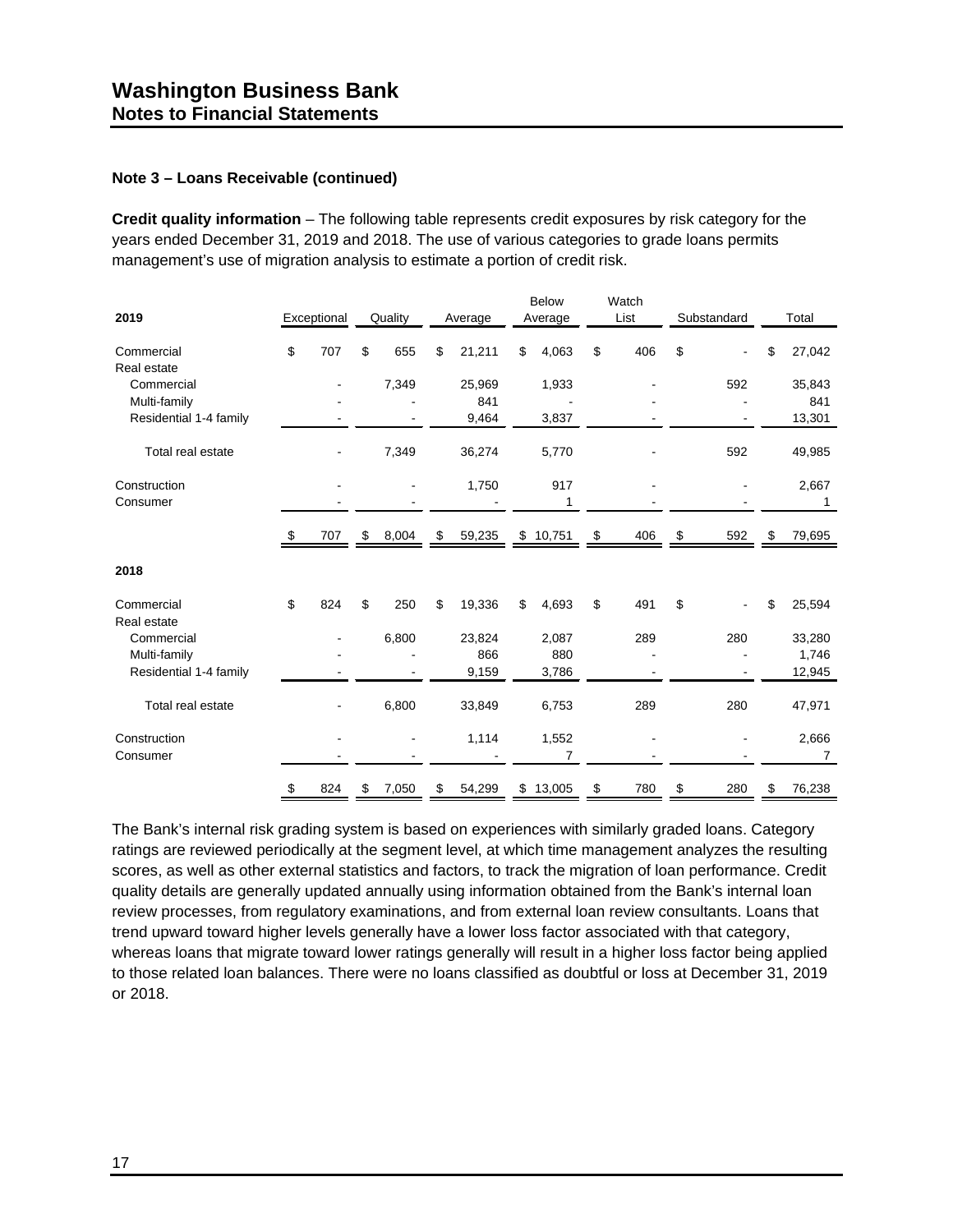The [Bank'](#page-0-3)s internal risk categories are based on a variety of detailed factors obtained during loan underwriting and subsequent loan review procedures. A summary of these risk categories is described as follows:

**Exceptional loans** – Excellent and well documented primary and secondary sources of repayment. Excellent capital levels and management with significant industry experience and succession plans. More than adequately secured loans with no loss exposure.

**Quality loans** – Strong sources of primary and secondary repayment; loans comply in all respects to [Bank](#page-0-3) policy and applicable regulations. Better than average capital levels with proven, experienced management. Acceptable collateral with above average loan-to-value ratios resulting in no loss exposure.

**Average loans** – Adequate sources of repayment as evidenced by an average level of earnings, debt service coverage, and capital levels compared with industry peer groups. Experienced management in most critical roles of the organization. Acceptable collateral in quality and amount that results in no loss exposure.

**Below average loans** – Below average sources of repayment, with marginal identifiable risk of collection. Modest secondary source of repayment provides limited support. Below average capital levels compared with peer group, and management may be untested or lack depth. Below average collateral position that may have limited liquidation value. Minimal loss exposure expected based on consideration of all relevant factors.

**Watch list loans** – These loans are typically of higher quality than substandard or doubtful loans but have been determined to have identified potential weaknesses in debt service coverage, collateral value, or other factors and are rated watch list in order to receive special attention and review by the [Bank'](#page-0-3)s credit department. These loans are consistently reviewed and regraded monthly. This grade is intended to correspond with a "Pass" rating used by regulators.

**Substandard loans** – These loans are inadequately protected by the paying capacity of the borrower, current sound net worth, or pledged collateral. A substandard loan typically has one or more well defined weaknesses that could jeopardize the repayment of the debt.

**Doubtful loans** – Loans with weaknesses inherent in the substandard classification for which collection and liquidation in full is questionable.

**Loss** – This rating is assigned to loans considered uncollectible and of such little value that their continuance as an active bank-owned asset is not warranted. These loans are immediately charged off.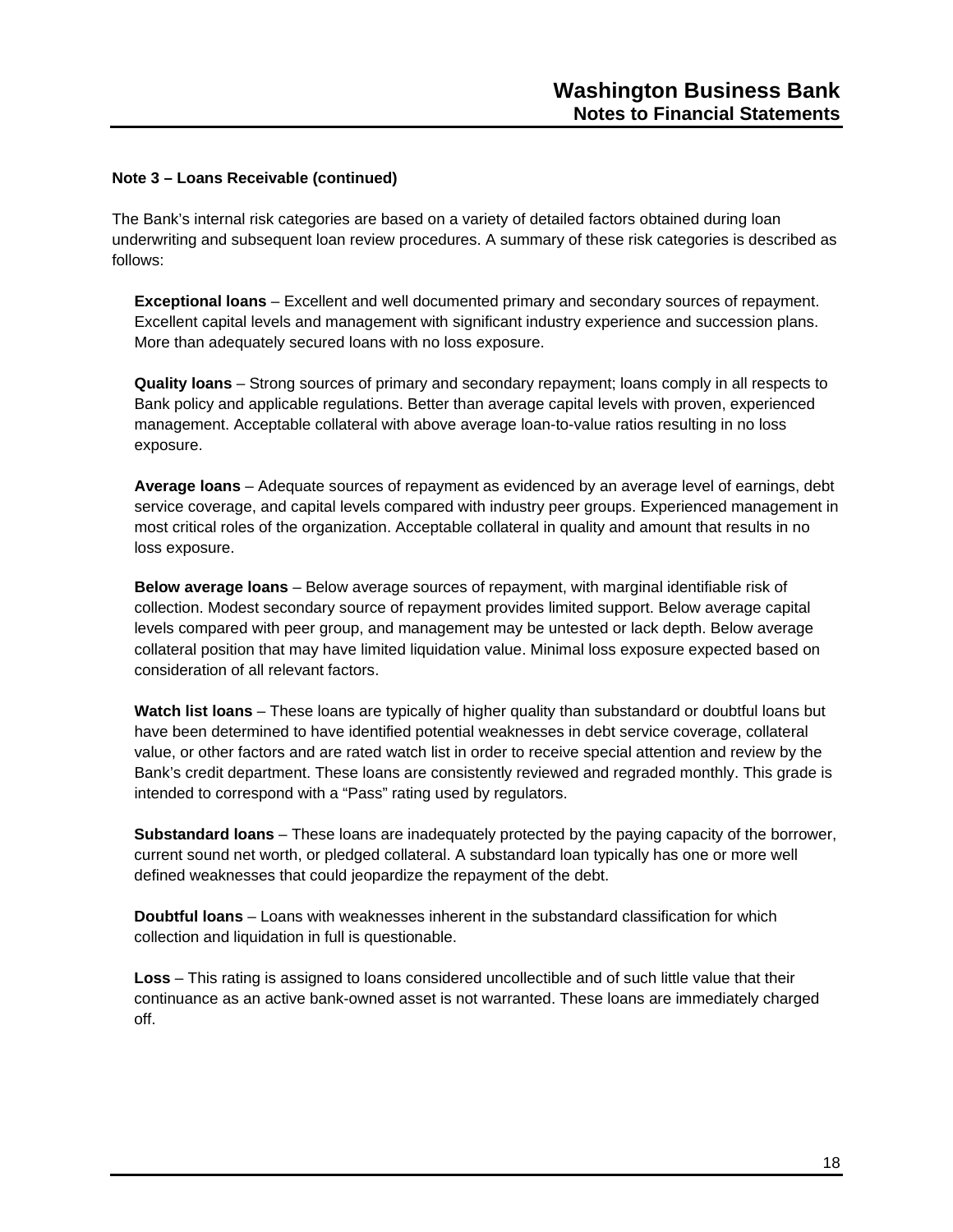**Past-due loans receivable by class** – The following table includes an aging analysis of the outstanding principal balance of past-due loans receivable as of December [31, 2019 and 2018.](#page-0-1) There were no loans delinquent greater than 90 days and still accruing interest at December [31, 2019 and 2018.](#page-0-1)

| 2019                      | 30 - 59 Days<br>Past Due |    | Past Due       |    | 60 - 89 Days 90 Days or More<br>Past Due |     |              | Total<br>Past Due | Current | Total<br>Loans | Nonaccrual<br>Loans |  |
|---------------------------|--------------------------|----|----------------|----|------------------------------------------|-----|--------------|-------------------|---------|----------------|---------------------|--|
| Commercial<br>Real estate | \$                       | \$ | 9              | \$ | \$                                       | 9   | \$<br>27,033 | \$<br>27,042      | \$      |                |                     |  |
| Commercial                |                          |    | 288            |    |                                          | 288 | 35,555       | 35,843            |         |                |                     |  |
| Multi-family              |                          |    |                |    |                                          |     | 841          | 841               |         |                |                     |  |
| Residential 1-4 family    |                          |    |                |    |                                          |     | 13,301       | 13,301            |         |                |                     |  |
| Total real estate         |                          |    | 288            |    |                                          | 288 | 49,697       | 49,985            |         |                |                     |  |
| Construction              |                          |    |                |    |                                          |     | 2,667        | 2,667             |         |                |                     |  |
| Consumer                  |                          |    |                |    |                                          |     | 1            | 1                 |         |                |                     |  |
|                           | \$                       | \$ | 297            | \$ | \$                                       | 297 | \$<br>79,398 | \$<br>79,695      | \$      |                |                     |  |
| 2018                      |                          |    |                |    |                                          |     |              |                   |         |                |                     |  |
| Commercial<br>Real estate | \$<br>398                | \$ |                | \$ | \$                                       | 398 | \$<br>25,196 | \$<br>25,594      | \$      |                |                     |  |
| Commercial                | 289                      |    | 280            |    |                                          | 569 | 32,711       | 33,280            |         |                |                     |  |
| Multi-family              |                          |    |                |    |                                          |     | 1,746        | 1,746             |         |                |                     |  |
| Residential 1-4 family    |                          |    | $\blacksquare$ |    |                                          |     | 12,945       | 12,945            |         |                |                     |  |
| Total real estate         | 289                      |    | 280            |    |                                          | 569 | 47,402       | 47,971            |         |                |                     |  |
| Construction              |                          |    |                |    |                                          |     | 2,666        | 2,666             |         |                |                     |  |
| Consumer                  |                          |    |                |    |                                          |     | 7            | $\overline{7}$    |         |                |                     |  |
|                           | \$<br>687                | \$ | 280            | \$ | \$                                       | 967 | \$<br>75,271 | \$<br>76,238      | \$      |                |                     |  |

**Impaired loans** – The following table includes the recorded investment and unpaid principal balances for impaired loans with the associated allowance amount, if applicable. The average balances are calculated based on the quarter-end balances of the loans of the period reported. The Bank has no impaired loans at or during the year ended December 31, 2019 and 2018.

**Modifications** – A modification of a loan constitutes a troubled debt restructuring (TDR) when a borrower is experiencing financial difficulty and the modification constitutes a concession. The [Bank](#page-0-3) offers and participates in various types of concessions when modifying a loan. There were no troubled debt restructurings at [December](#page-0-3) 31, 2019 or [2018.](#page-0-1) No loans were modified in [2019](#page-0-1) or [2018](#page-0-1) as TDRs.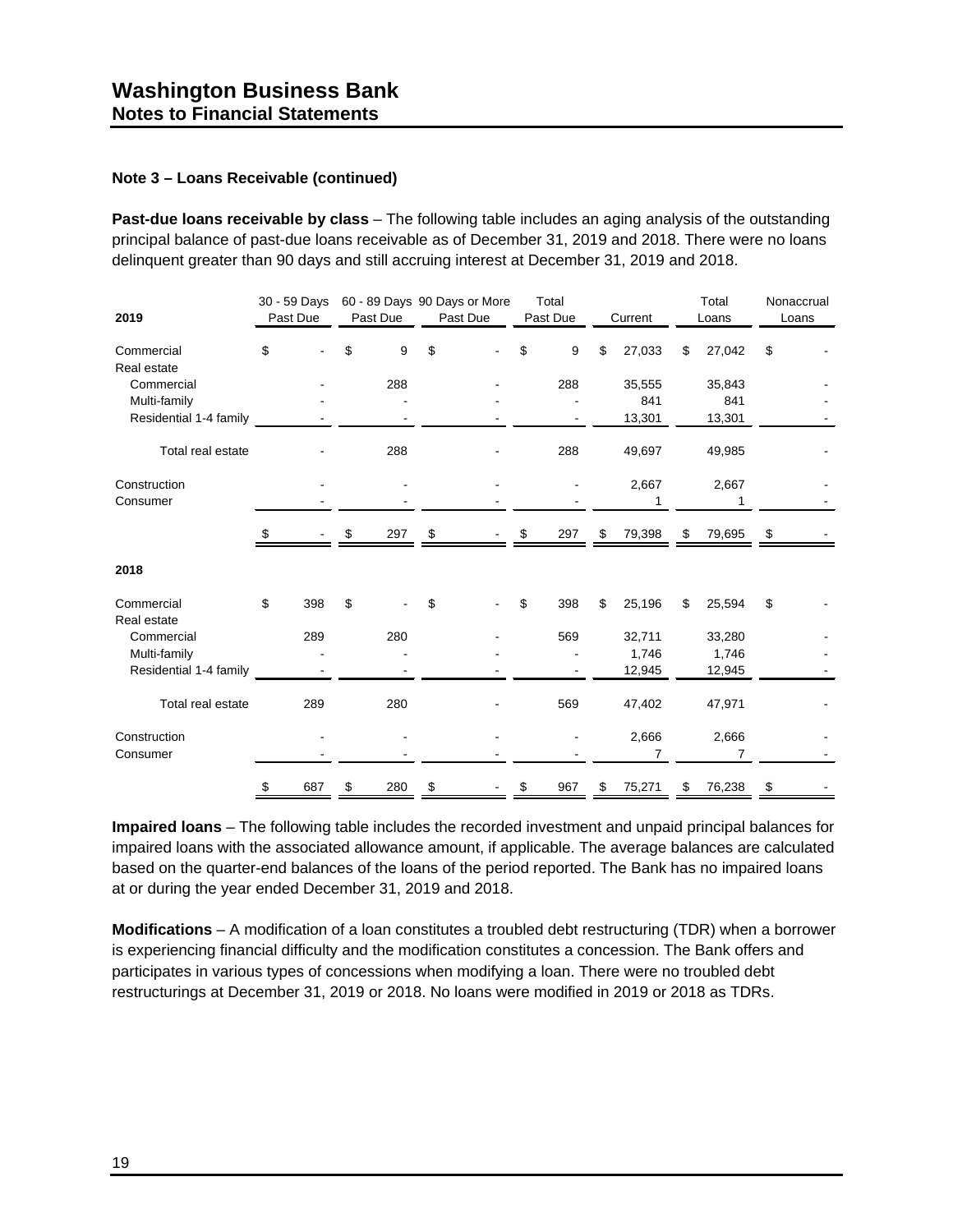**Related party loans** – Certain related parties of the [Bank,](#page-0-3) principally [Bank](#page-0-3) directors and their associates, are loan customers of the [Bank](#page-0-3) in the ordinary course of business.

|                                                                          | 2019 |                       | 2018 |                       |
|--------------------------------------------------------------------------|------|-----------------------|------|-----------------------|
| Outstanding at beginning of year<br>New loan advances<br>Loan repayments | \$   | 1.538<br>751<br>(706) |      | 1,539<br>131<br>(132) |
| Outstanding at end of year                                               | S    | 1,583                 | S    | 1,538                 |

#### **Note 4 – Premises and Equipment**

Components of premises and equipment at [December](#page-0-1) 31 are as follows:

|                                                | 2019 |       | 2018 |       |
|------------------------------------------------|------|-------|------|-------|
| Land                                           | \$   | 437   | \$   | 437   |
| <b>Building</b>                                |      | 1,987 |      | 1,959 |
| Furniture and fixtures                         |      | 168   |      | 168   |
| Equipment                                      |      | 610   |      | 586   |
| Software                                       |      | 67    |      | 67    |
|                                                |      | 3,269 |      | 3,217 |
| Less accumulated depreciation and amortization |      | 1,503 |      | 1,428 |
|                                                | \$   | 1,766 | \$   | 1,789 |

During 2014, the [Bank](#page-0-3) purchased a building in Olympia, Washington, moving the [Bank'](#page-0-3)s headquarters and branch location. The lease contract for previous branch premises expired on December 31, 2018. Rental expense of leased premises was \$135 for [2018.](#page-0-1)

A portion of the previous branch premises was subleased to a third party. The sublease expired on December 31, 2018. Sublease income was \$35 for [2018.](#page-0-1)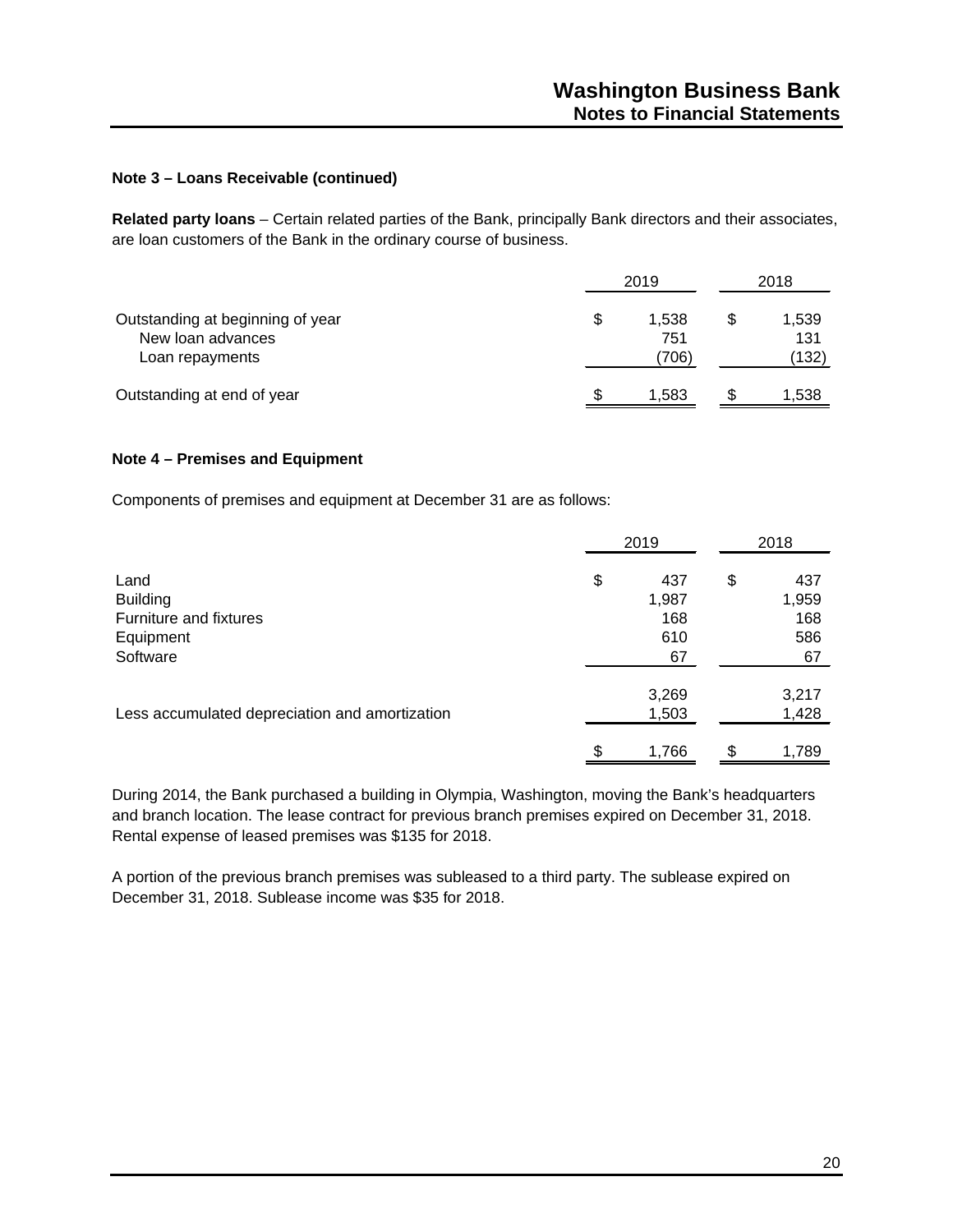#### **Note 5 – Customer Deposits**

The composition of deposits at [December](#page-0-1) 31 is as follows:

|                                                                                                                | 2019                                       |   | 2018                                |
|----------------------------------------------------------------------------------------------------------------|--------------------------------------------|---|-------------------------------------|
| Demand deposits, noninterest-bearing<br>NOW and money market accounts<br>Savings deposits<br>Time certificates | \$<br>13,932<br>14,891<br>16,873<br>29.673 | S | 10,922<br>16,985<br>2,923<br>41,529 |
|                                                                                                                | \$<br>75,369                               |   | 72,359                              |

The aggregate amount of time certificates of \$250 and over was approximately \$3,765 and \$7,664 as of December [31, 2019 and 2018,](#page-0-1) respectively.

Scheduled maturities of time certificates are as follows:

| 2020<br>2021<br>2022<br>2023<br>2024 | \$<br>21,872<br>6,398<br>630<br>349<br>424 |
|--------------------------------------|--------------------------------------------|
|                                      | \$<br>29,673                               |

Included within time certificates were brokered deposits of \$0 and \$4,002 as of December [31, 2019 and](#page-0-1)  [2018,](#page-0-1) respectively.

Deposits from certain related parties of the [Bank,](#page-0-3) principally directors, officers, and their affiliates, at December [31, 2019 and 2018,](#page-0-1) amounted to approximately \$5,865 and \$7,304, respectively.

#### **Note 6 – FHLB and other Borrowings and Credit Arrangements**

The [Bank](#page-0-3) has a committed line of credit through the FRB of San Francisco for a discounted rate based on the type of loans pledged as collateral (Note 3). Loans pledged to the FRB equated to a borrowing capacity of \$5,683 and \$5,460 at December [31, 2019 and 2018.](#page-0-1) There was \$10 and \$0 outstanding balances under this credit arrangement at December [31, 2019 and](#page-0-1) 2018, respectively.

The [Bank](#page-0-3) also has a line-of-credit agreement with an unaffiliated bank totaling \$3,500. This line provides for lending at the bank's federal fund rates. There were no borrowings outstanding on this line at December [31, 2019 and 2018.](#page-0-1)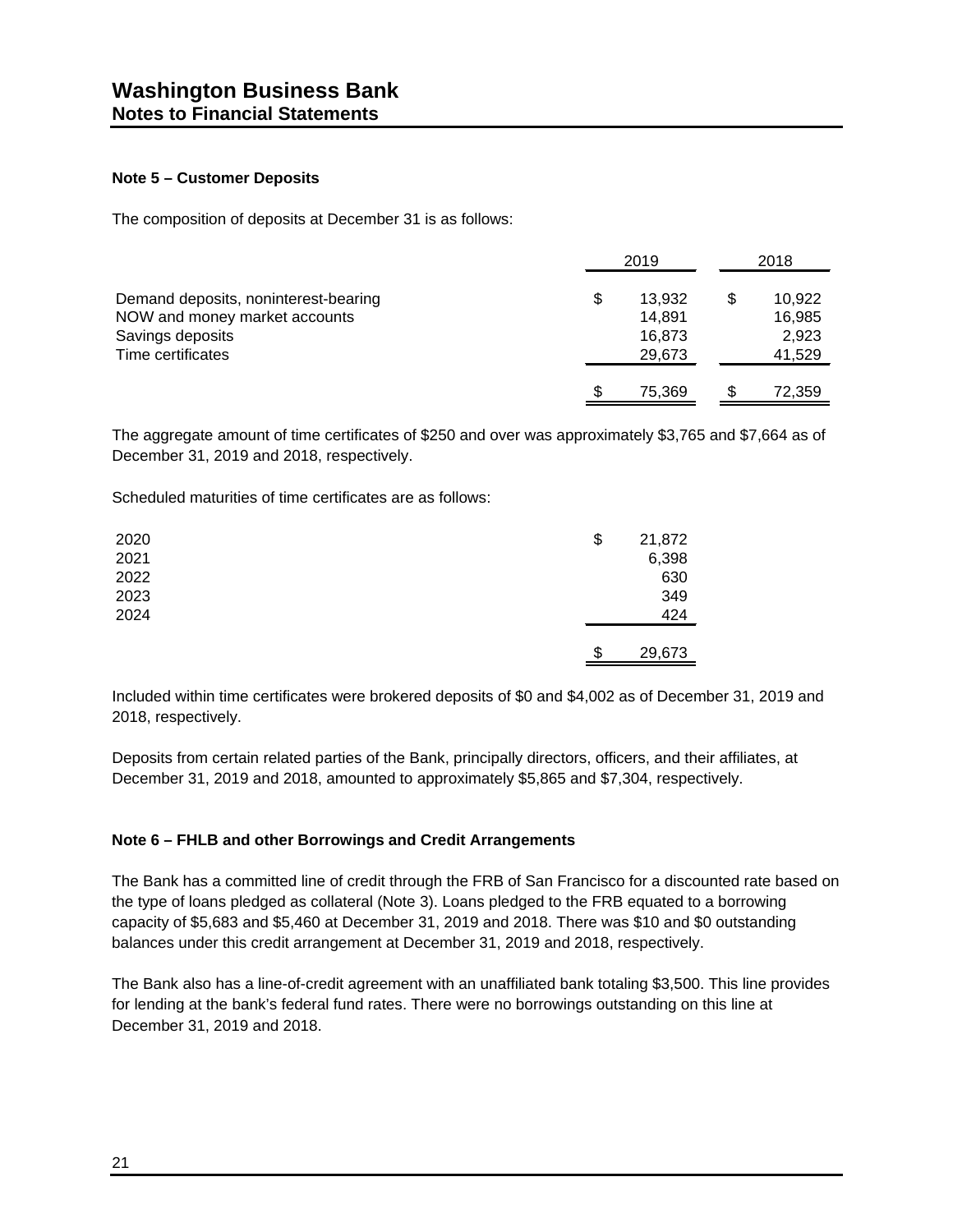#### **Note 6 – FHLB and Other Borrowings and Credit Arrangements (continued)**

The [Bank](#page-0-3) is a member of the FHLB, which entitles it to certain benefits including a variety of borrowing options. Credit capacity is determined by the FHLB based on a number of factors, including amount of eligible collateral. The [Bank's](#page-0-3) available borrowing capacity at December [31, 2019 and 2018,](#page-0-1) was approximately \$1,288 and \$1,985, respectively, with interest payable at the then stated rate. The FHLB borrowing facilities are additionally collateralized by a blanket pledge of the [Bank's](#page-0-3) assets.

At [December](#page-0-3) 31, 2019, the [Bank](#page-0-3) had \$5,000 of fixed-rate borrowings outstanding with the FHLB, with fixed rates ranging from 1.88% to 3.07% under these agreements. The contractual maturities of FHLB advances at [December](#page-0-3) 31, 2019, are as follows:

| 2020<br>2021<br>2022 | \$<br>1,000<br>2,000<br>2,000 |
|----------------------|-------------------------------|
|                      | \$<br>5,000                   |

The maximum and average outstanding balances and average interest rates on advances from the FHLB were as follows:

|                                           | 2019 |       | 2018 |       |
|-------------------------------------------|------|-------|------|-------|
| Average balance during the year           | -S   | 3.500 |      | 5.000 |
| Average interest rate during the year     |      | 2.73% |      | 2.71% |
| Maximum month-end balance during the year |      | 5.000 |      | 5,000 |
| Weighted-average rate at year-end         |      | 2.56% |      | 2.53% |

#### **Note 7 – Income Taxes**

The components of the provision for income taxes are as follows at [December](#page-0-1) 31:

|                     |    | 2019 |    | 2018        |
|---------------------|----|------|----|-------------|
| Current<br>Deferred | \$ | 285  | \$ | 231<br>(25) |
|                     | S  | 285  | S  | 206         |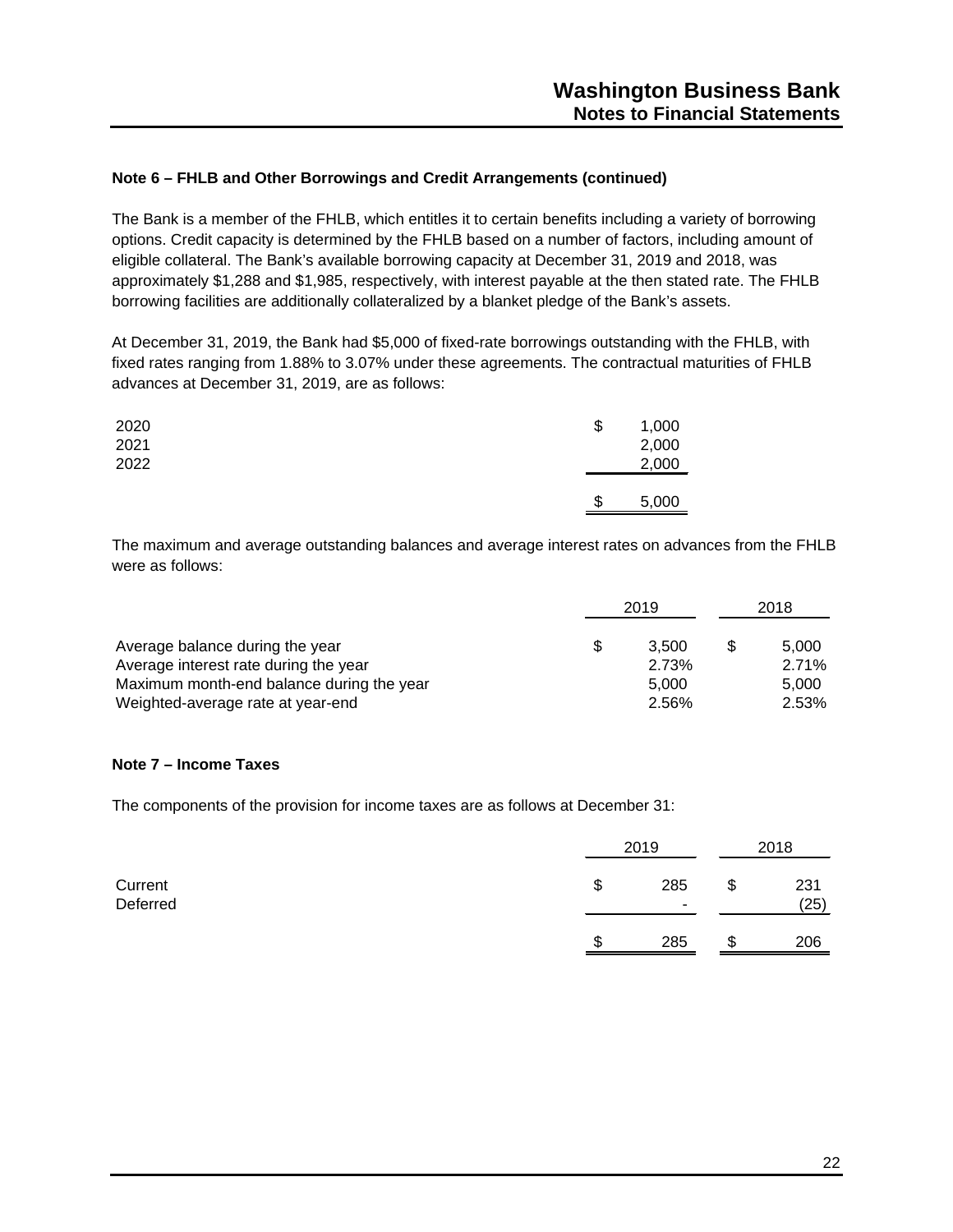#### **Note 7 – Income Taxes (continued)**

Reconciliation of the provision for income tax expense based on the statutory income tax rate to actual income tax expense is provided as follows (in thousands):

|                                                                      | 2019       |                    |  | 2018            |                     |
|----------------------------------------------------------------------|------------|--------------------|--|-----------------|---------------------|
|                                                                      | Amount     | Percent            |  | Amount          | Percent             |
| Federal income tax at statutory rate<br>Equity compensation<br>Other | 285<br>(2) | 21%<br>0%<br>$0\%$ |  | 212<br>۰<br>(6) | 21%<br>-1%<br>$1\%$ |
|                                                                      | 285        | 21%                |  | 206             | 21%                 |

The tax effects of temporary differences that give rise to significant portions of deferred tax assets and liabilities at [December](#page-0-1) 31 are as follows:

|                                        | 2019 |     | 2018 |     |
|----------------------------------------|------|-----|------|-----|
| Deferred tax assets                    |      |     |      |     |
| Stock-based compensation expense       | \$   | 48  | \$   | 52  |
| Allowance for loan losses              |      | 71  |      | 66  |
| Cash basis reporting                   |      | 6   |      | (3) |
| Write-downs on other real estate owned |      |     |      | 9   |
| Total deferred tax assets              |      | 126 |      | 124 |
| Deferred tax liabilities               |      |     |      |     |
| Deferred income                        |      | 66  |      | 63  |
| Accumulated depreciation               |      |     |      |     |
| Total deferred tax liabilities         |      | 66  |      | 64  |
| Net deferred tax assets                |      | 60  |      | 60  |
|                                        |      |     |      |     |

The [Bank'](#page-0-3)s income tax filings are subject to audit by various taxing authorities. The [Bank'](#page-0-3)s policy is to recognize income tax-related interest and penalties in income tax expense. The [Bank](#page-0-3) incurred no interest and penalties for the years ended December [31, 2019 and 2018.](#page-0-1)

#### **Note 8 – Commitments and Contingencies**

The [Bank](#page-0-3) is party to financial instruments with off-balance-sheet risk in the normal course of business to meet the financing needs of its customers. These financial instruments include commitments to extend credit and standby letters of credit, primarily at variable interest rates. These instruments involve, to varying degrees, elements of credit risk in excess of the amount recognized on the statements of financial condition.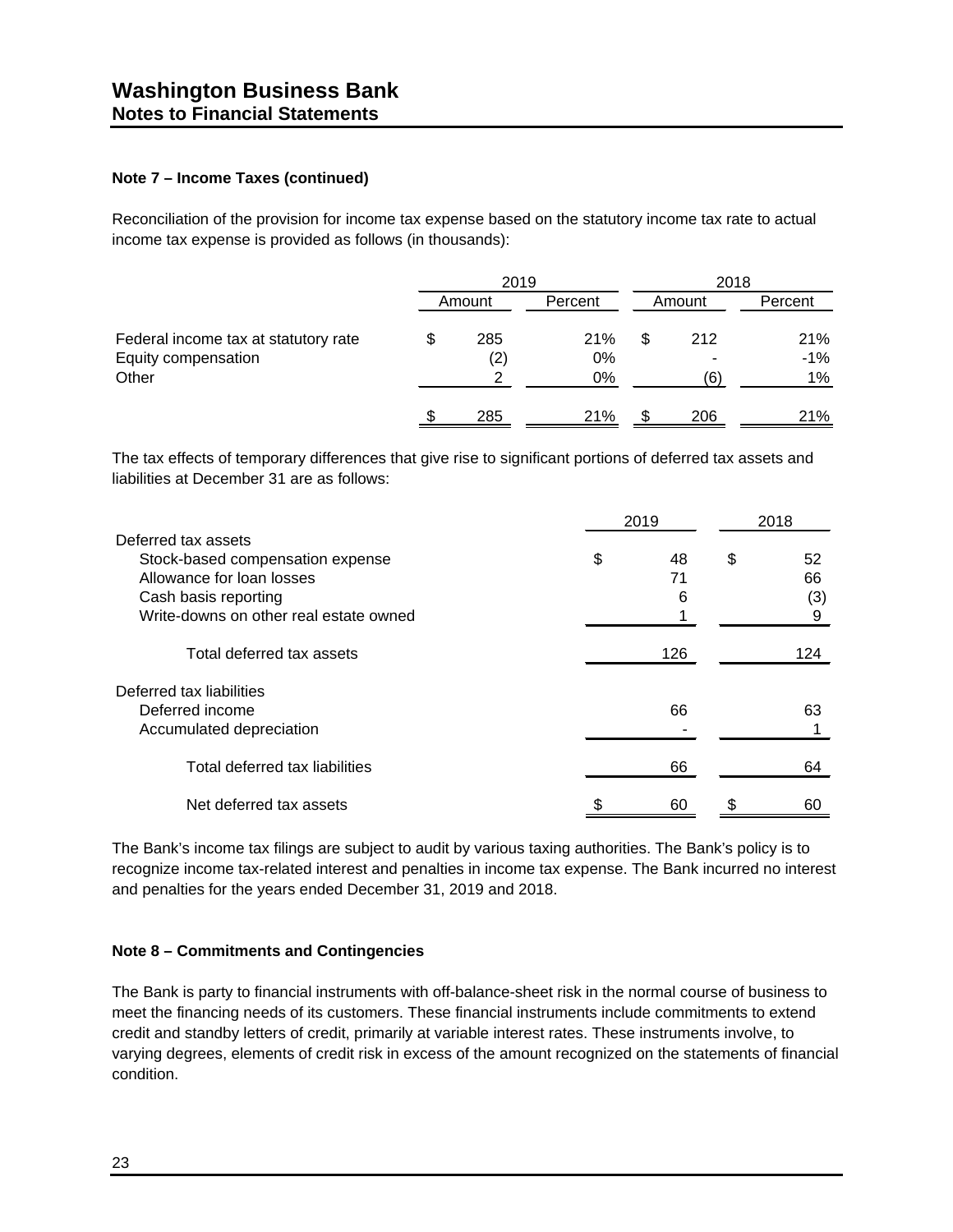#### **Note 8 – Commitments and Contingencies (continued)**

The [Bank'](#page-0-3)s exposure to credit loss in the event of nonperformance by the other party to the financial instrument for commitments to extend credit and standby letters of credit is represented by the contractual amount of those instruments. The [Bank](#page-0-3) uses the same credit policies in making commitments and conditional obligations as it does for on-balance-sheet instruments.

A summary of the [Bank'](#page-0-3)s commitments at [December](#page-0-1) 31 is as follows:

|                              | 2019 |       | 2018  |  |
|------------------------------|------|-------|-------|--|
| Commitments to extend credit |      | 3,412 | 3,456 |  |
| Standby letters of credit    |      | 80    | 168   |  |

Commitments to extend credit are agreements to lend to a customer as long as there is no violation of any condition established in the contract. Because many of the commitments are expected to expire without being drawn upon, the total commitment amounts do not necessarily represent future cash requirements. The [Bank](#page-0-3) evaluates each customer's creditworthiness on a case-by-case basis. The amount of collateral obtained, if deemed necessary by the [Bank](#page-0-3) upon extension of credit, is based on management's credit evaluation of the party. Collateral held varies but may include accounts receivable, inventory, property and equipment, residential real estate, and income-producing commercial properties.

Standby letters of credit are conditional commitments issued by the [Bank](#page-0-3) to guarantee the performance of a customer to a third party. Those guarantees are issued primarily to support public and private borrowing arrangements. The credit risk involved in issuing letters of credit is essentially the same as that involved in extending loan facilities to customers. Collateral held varies, as specified above, and is required in instances where the [Bank](#page-0-3) deems it necessary.

Because of the nature of its activities, the [Bank](#page-0-3) may be subject to legal actions that arise in the ordinary course of business. In the opinion of management, liabilities arising from these claims, if any, will not have a material effect on the financial position of the [Bank.](#page-0-3)

The [Bank](#page-0-3) has entered into agreements with executive officers that provide for payouts contingent upon a change in control.

#### **Note 9 – Retirement Plan**

The [Bank](#page-0-3) has established a 401(k) plan to which employees can elect to defer a portion of their pay, up to a maximum allowed by the IRS. At management's discretion, the [Bank](#page-0-3) can make a matching contribution. The [Bank](#page-0-3) contributed \$33 for the years ended December 31, [2019 and 2018.](#page-0-1)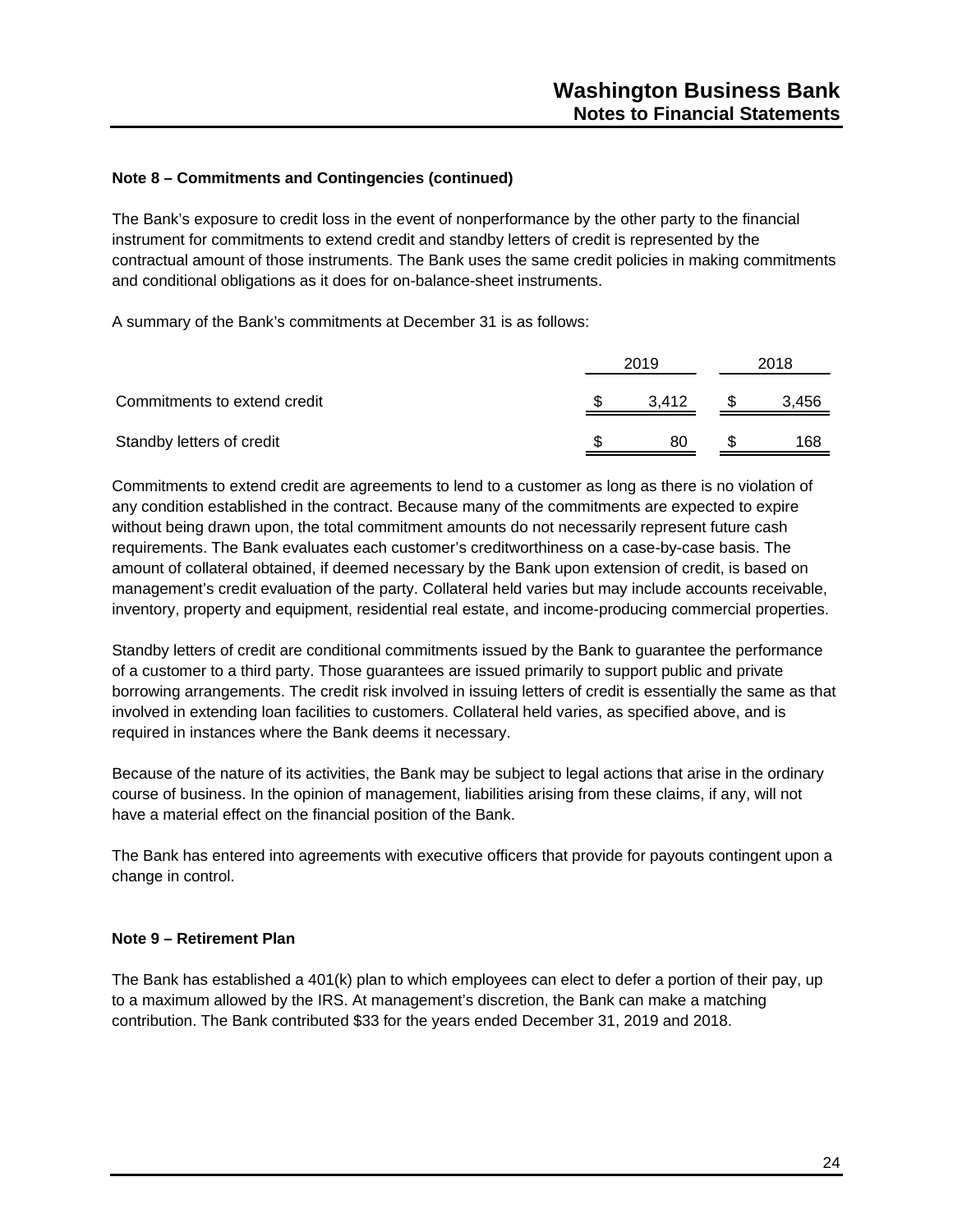#### **Note 10 – Stock Incentive Plans**

During April 2014, the shareholders approved the [Bank'](#page-0-3)s 2014 Stock Incentive Plan (the Plan). Awards up to 150,000 shares under the plan may be granted to any director, officer, employee, or other person providing services to the [Bank.](#page-0-3) Awards may consist of stock options, grants of restricted shares of common stock, or grants of restricted share units. There were 84,000 shares remaining in the Plan at [December](#page-0-3) 31, 2019, available to grant for options or restricted stock. The maximum term of these awards is 10 years.

The exercise price of each option equals the fair market value of the [Bank's](#page-0-3) stock on the date of grant. An award of restricted shares is an outright grant of shares that are subject to vesting requirements, which, if not satisfied, result in the forfeiture of the shares.

Restricted share units are rights to acquire shares upon satisfaction of vesting requirements, with the underlying shares not issued or outstanding until such vesting requirements are satisfied.

**Stock options** – The fair value of each option grant is estimated on the date of grant, based on the Black-Scholes option pricing model.

A summary of the status of the [Bank'](#page-0-3)s stock options as of and for the year ended [December](#page-0-3) 31, 2019, is presented below:

|                                  | <b>Shares</b>        | Weighted-Average<br><b>Exercise Price</b> |              | Weighted-Average<br>Contractual<br>Life (Years) |
|----------------------------------|----------------------|-------------------------------------------|--------------|-------------------------------------------------|
| Outstanding at beginning of year | 159,650              | \$                                        | 7.77         | 3.07                                            |
| Exercised<br><b>Expired</b>      | (26, 700)<br>(3,850) |                                           | 7.50<br>7.65 |                                                 |
| Outstanding at end of year       | 129,100              | \$                                        | 7.83         | 2.65                                            |
| Exercisable at end of year       | 129,100              | \$                                        | 7.83         | 2.65                                            |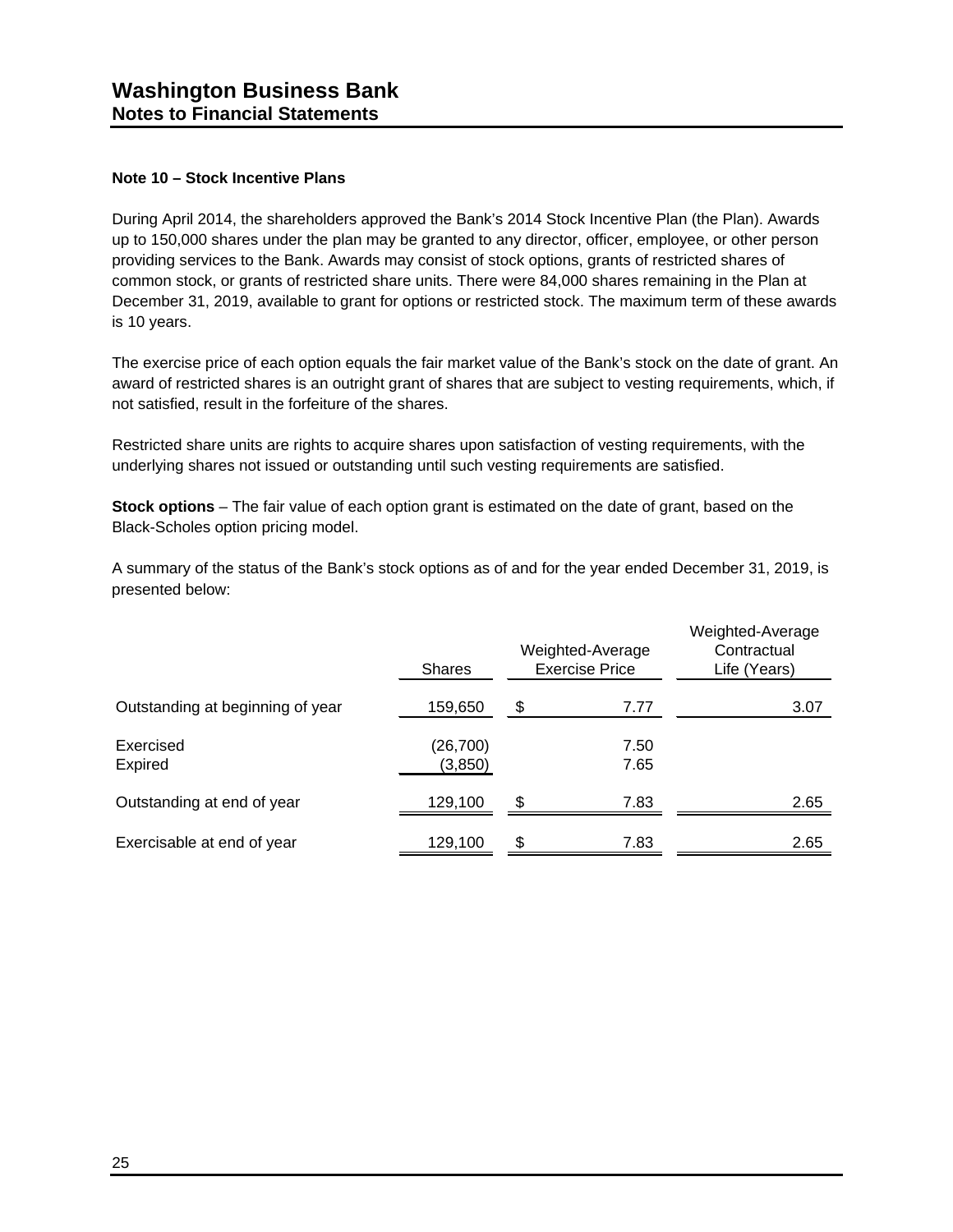#### **Note 10 – Stock Incentive Plans (continued)**

**Restricted share awards** – A summary of the status of the [Bank'](#page-0-3)s restricted stock units as of [December](#page-0-3) 31, 2019, and changes during the year ended is presented below:

|                                | <b>Shares</b>    | Weighted-Average<br>Grant-Date<br>Fair Value<br>per Share |
|--------------------------------|------------------|-----------------------------------------------------------|
| Nonvested at beginning of year | 17,280           | \$<br>11.44                                               |
| Granted<br>Vested              | 7,650<br>(6,780) | 14.50<br>11.43                                            |
| Nonvested at end of year       | 18,150           | \$<br>12.73                                               |

The total fair value of shares vested during the years ended December [31, 2019 and 2018,](#page-0-1) was \$98 and \$72, respectively. Restricted share units are valued using the fair value as determined by a valuation specialist.

Compensation expense recorded in the financial statements for stock-based plans for the years ended December [31, 2019 and 2018,](#page-0-1) totaled \$71 and \$108, respectively. Unrecognized compensation expense totaled \$204 as of [December](#page-0-3) 31, 2019, of which \$199 and \$5 are attributed to restricted share awards and options, respectively. The weighted-average period over which this remaining compensation cost will be recognized is 2.26 years.

#### **Note 11 – Regulatory Matters**

The [Bank](#page-0-3) is subject to various regulatory capital requirements administered by the federal banking agencies. Failure to meet minimum capital requirements can initiate certain mandatory—and possibly additional discretionary—actions by regulators that, if undertaken, could have a direct material effect on the [Bank's](#page-0-3) financial statements. Under capital adequacy guidelines on the regulatory framework for prompt corrective action, the [Bank](#page-0-3) must meet specific capital adequacy guidelines that involve quantitative measures of the [Bank'](#page-0-3)s assets, liabilities, and certain off-balance-sheet items, as calculated under regulatory accounting practices. The [Bank'](#page-0-3)s capital classification is also subject to qualitative judgments by the regulators about components, risk weightings, and other factors.

Quantitative measures established by regulation to ensure capital adequacy require the [Bank](#page-0-3) to maintain minimum amounts and ratios (set forth in the following table) of Tier 1 capital (as defined in the regulations) to total average assets (as defined), minimum ratios of Tier 1 and total capital (as defined) to risk-weighted assets (as defined), and common equity Tier 1 capital.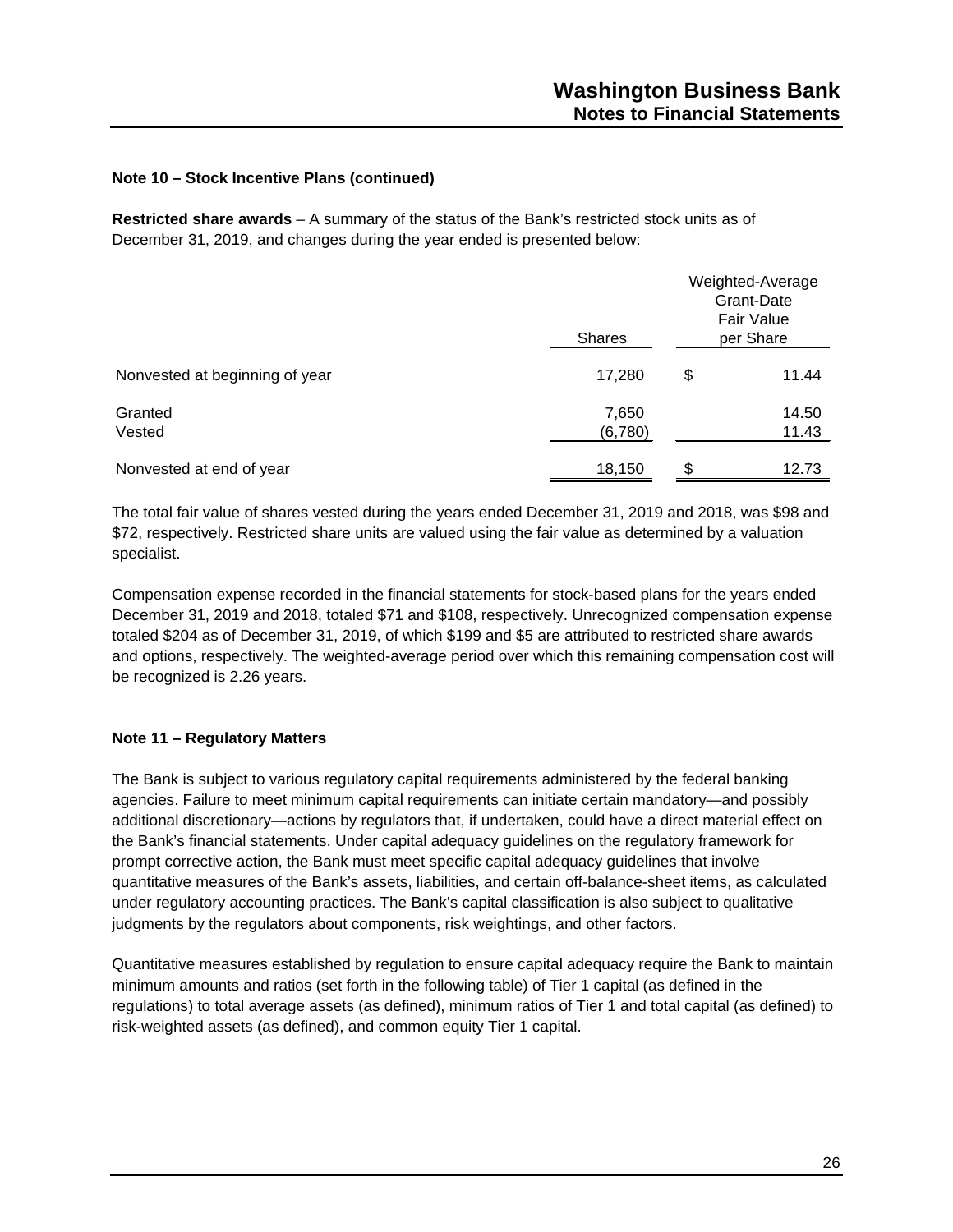#### **Note 11 – Regulatory Matters (continued)**

[Washington Business Bank](#page-0-0) is periodically examined by the FDIC and the Department of Financial Institutions of the State of Washington. As of [December](#page-0-3) 31, 2019, the [Bank](#page-0-3) is categorized as well capitalized under the regulatory framework. To be categorized as well capitalized, the [Bank](#page-0-3) must maintain minimum amounts and ratios (set forth in the following table) of total and Tier I capital (as defined in the regulations) to risk-weighted assets (as defined), of Tier I capital (as defined) to average assets (as defined), and Common equity Tier 1 capital.

As of [December](#page-0-3) 31, 2019, the most recent notification from the [Bank's](#page-0-3) regulator categorized the [Bank](#page-0-3) as well capitalized under the regulatory framework for prompt corrective action. To be categorized as well capitalized, the [Bank](#page-0-3) must maintain minimum total risk-based, Tier 1 risk-based, common equity Tier 1, and Tier 1 leverage ratios, as set forth in the following table. There are no conditions or events since that notification that management believes have changed the [Bank's](#page-0-3) category.

The [Bank's](#page-0-3) actual capital amounts and ratios are also presented in the following table. Management believes, as of [December](#page-0-3) 31, 2019, that the [Bank](#page-0-3) meets all capital requirements to which it is subject.

| Actual |        |                                      | For Capital<br><b>Adequacy Purposes</b> |       |                                   | For Capital<br>Adequacy with<br><b>Capital Buffer</b> |                         |                         | To Be Well Capitalized<br><b>Under Prompt Corrective</b><br><b>Action Provisions</b> |                                   |  |
|--------|--------|--------------------------------------|-----------------------------------------|-------|-----------------------------------|-------------------------------------------------------|-------------------------|-------------------------|--------------------------------------------------------------------------------------|-----------------------------------|--|
|        |        | Ratio                                |                                         |       | Ratio                             | Amount                                                | Ratio                   |                         |                                                                                      | Ratio                             |  |
|        |        |                                      |                                         |       |                                   |                                                       |                         |                         |                                                                                      |                                   |  |
| \$     | 10,998 | 15.15%                               | \$                                      | 5,809 | 8.00%                             | 7,625                                                 | 10.50%                  | \$                      | 7,262                                                                                | 10.00%                            |  |
|        |        |                                      |                                         |       |                                   |                                                       |                         |                         |                                                                                      |                                   |  |
|        |        |                                      |                                         |       |                                   |                                                       |                         |                         |                                                                                      | 8.00%                             |  |
|        |        |                                      |                                         |       |                                   |                                                       |                         |                         |                                                                                      |                                   |  |
|        |        |                                      |                                         |       |                                   |                                                       |                         |                         |                                                                                      | 6.50%                             |  |
|        |        |                                      |                                         |       |                                   |                                                       |                         |                         |                                                                                      |                                   |  |
|        |        |                                      |                                         |       |                                   |                                                       |                         |                         |                                                                                      | 5.00%                             |  |
|        |        |                                      |                                         |       |                                   |                                                       |                         |                         |                                                                                      |                                   |  |
|        |        |                                      |                                         |       |                                   |                                                       |                         |                         |                                                                                      |                                   |  |
| \$     | 10,030 | 14.82%                               | \$                                      | 5,416 | 8.00%                             | 6,685                                                 | 9.88%                   | \$                      | 6,770                                                                                | 10.00%                            |  |
|        |        |                                      |                                         |       |                                   |                                                       |                         |                         |                                                                                      |                                   |  |
|        | 9,410  | 13.90%                               |                                         | 4,062 | 6.00%                             | 5,331                                                 | 7.88%                   |                         | 5,416                                                                                | 8.00%                             |  |
|        |        |                                      |                                         |       |                                   |                                                       |                         |                         |                                                                                      |                                   |  |
|        | 9,410  | 13.90%                               |                                         | 3,047 | 4.50%                             | 4,316                                                 | 6.38%                   |                         | 4,401                                                                                | 6.50%                             |  |
|        |        |                                      |                                         |       |                                   |                                                       |                         |                         |                                                                                      |                                   |  |
|        | 9,410  | 11.02%                               |                                         | 3,416 |                                   | 5,017                                                 | 5.88%                   |                         | 4,269                                                                                | 5.00%                             |  |
|        |        | Amount<br>10,351<br>10,351<br>10,351 | 14.25%<br>14.25%<br>11.43%              |       | Amount<br>4,357<br>3,268<br>3,623 | 6.00%<br>4.50%<br>4.00%<br>4.00%                      | 6,172<br>5,083<br>5,888 | 8.50%<br>7.00%<br>6.50% |                                                                                      | Amount<br>5,809<br>4,720<br>4,529 |  |

The final rules implementing Basel Committee on Banking Supervision's capital guidelines for U.S. banks (Basel III rules) became effective for the [Bank](#page-0-3) on January 1, 2015, with full compliance with all of the requirements being phased in over a multi-year schedule, and fully phased in by January 1, 2019. Under the Basel III rules, the [Bank](#page-0-3) must hold a capital conservation buffer above the adequately capitalized riskbased capital ratios. The capital conservation buffer is being phased in from 0.0% for 2015 to 2.50% by 2019. The capital conservation buffer for [2019](#page-0-1) is 2.50%. The net unrealized gain or loss on available-forsale securities is not included in computing regulatory capital. Management believes as of [December](#page-0-3) 31, [2019,](#page-0-3) that the [Bank](#page-0-3) meets all capital adequacy requirements to which it is subject.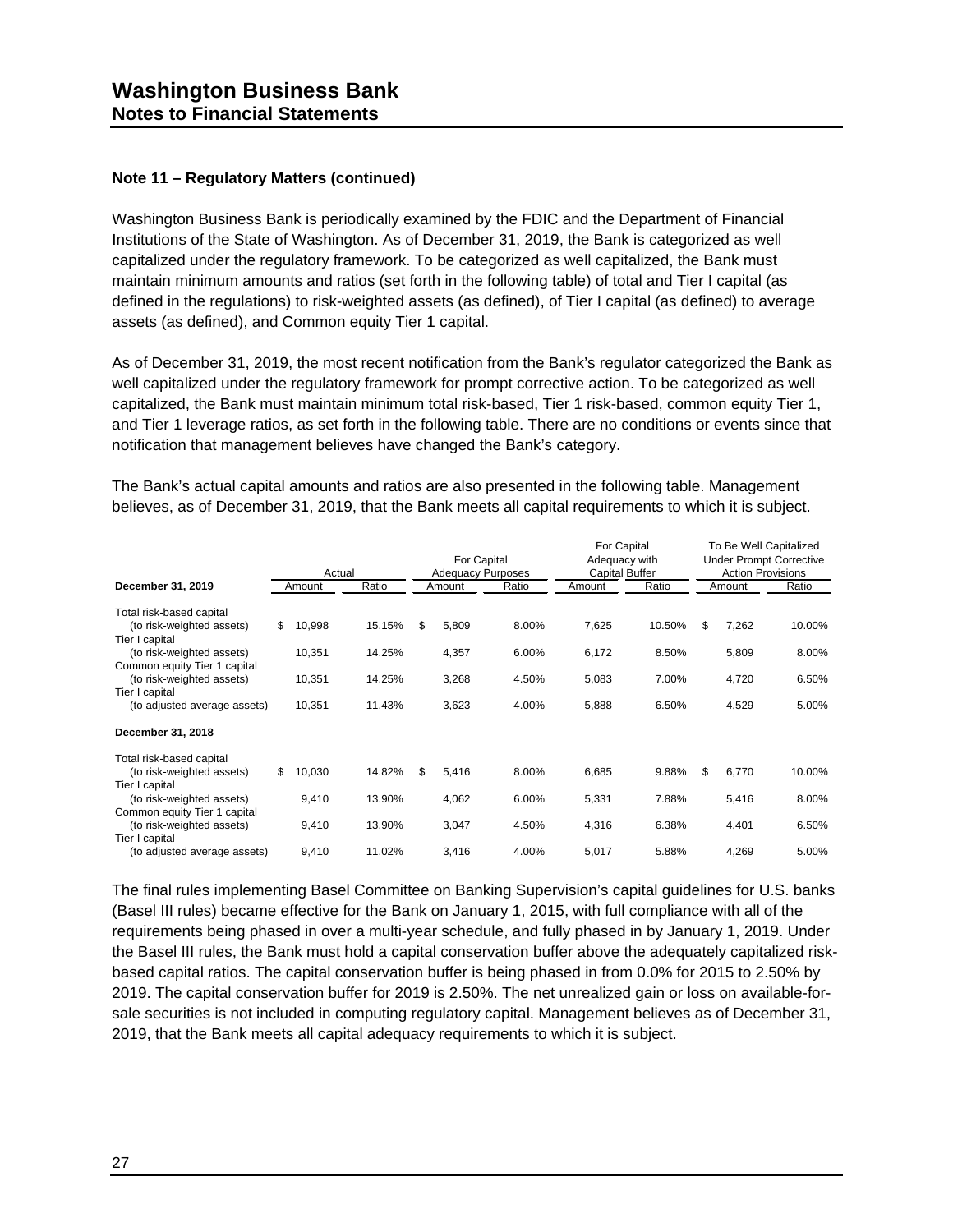#### **Note 12 – Fair Value Measurements**

Accounting Standards Codification (ASC) Topic 820, *Fair Value Measurements*, establishes a three-level valuation hierarchy for disclosure of fair value measurements and enhances disclosure requirements for fair value measurements. Fair value is defined as the exchange price that would be received for an asset or paid to transfer a liability (an exit price) in the principal or most advantageous market for the asset or liability in an orderly transaction between market participants on the measurement date.

The three levels are defined as follows:

**Level 1** – Inputs to the valuation methodology are quoted prices (unadjusted) for identical assets or liabilities in active markets.

**Level 2** – Inputs to the valuation methodology include quoted prices for similar assets and liabilities in active markets and inputs that are observable for the asset or liability, either directly or indirectly, for substantially the full term of the financial instrument.

**Level 3** – Inputs to the valuation methodology are unobservable and significant to the fair value measurement.

Following is a description of the valuation methodologies used to measure and report fair value of financial and nonfinancial assets and liabilities, as well as the general classification of such instruments pursuant to the valuation hierarchy:

**Securities available-for-sale** – The [Bank](#page-0-3) reports securities available-for-sale at fair value on a recurring basis. The fair value of the [Bank's](#page-0-3) securities available-for-sale are determined using Level 2 inputs, which are derived from quoted prices for identical or similar assets in markets that are active or not active, i.e., markets in which there are a few transactions for the asset, the prices are not current, or price quotations vary substantially either over time or among market makers, or in which little information is released publicly.

**Other real estate owned** – Other real estate owned consists principally of properties acquired through foreclosure and is carried at the lower of cost or estimated market value less selling costs. Any writedowns based on the asset's fair value at the date of acquisition is charged to the allowance for loan losses. After foreclosure, management periodically performs valuations such that the real estate is carried at the lower of its new cost basis or fair value, net of estimated costs to sell.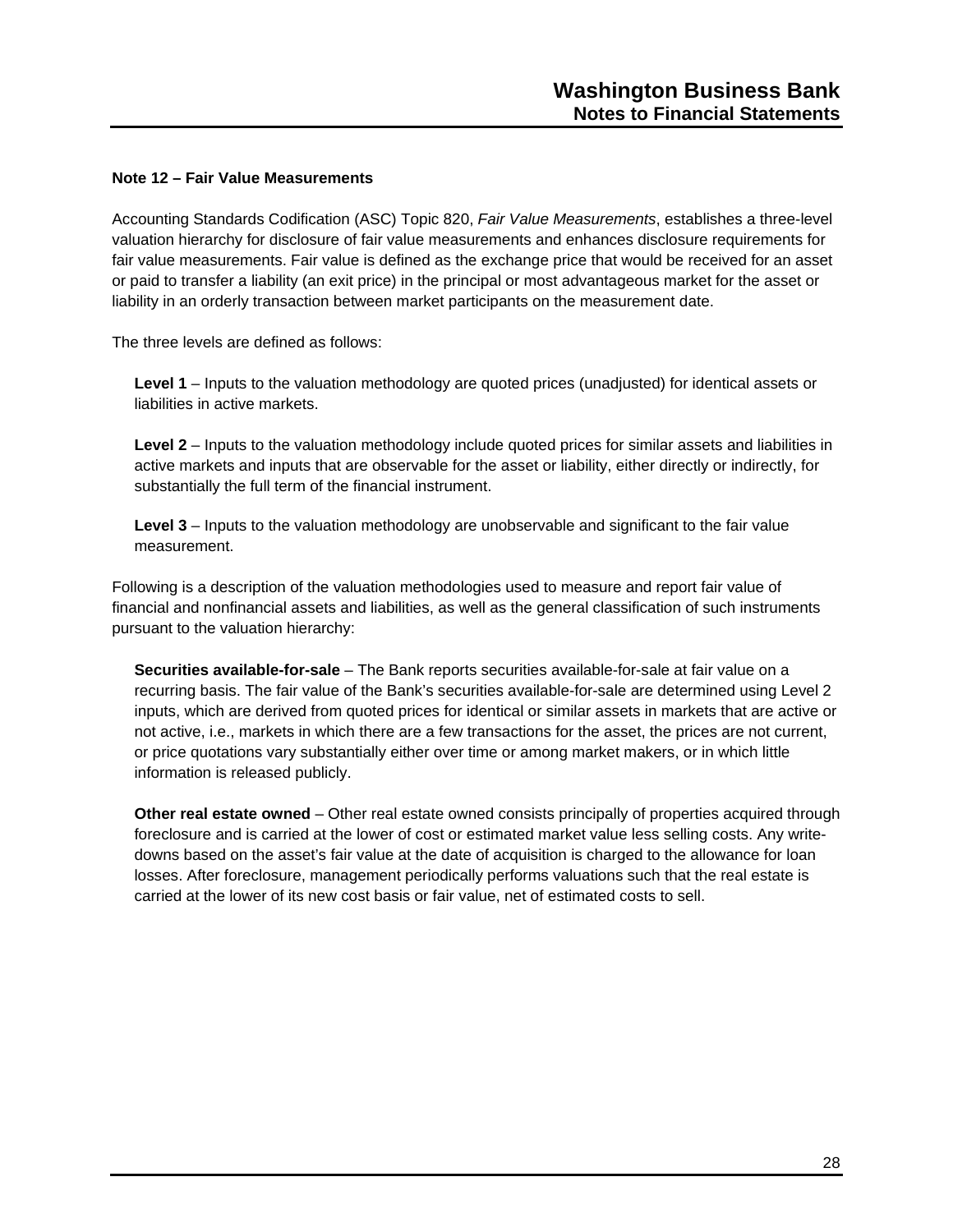#### **Note 12 – Fair Value Measurements (continued)**

**Assets reported at fair value on a recurring basis** – The following table presents the balances of assets reported at fair value measured on a recurring basis at [December](#page-0-1) 31:

|                                                                                      | Total |    |    | Level 1 |     | Level 2 | Level 3 |  |
|--------------------------------------------------------------------------------------|-------|----|----|---------|-----|---------|---------|--|
| 2019<br>Agency mortgage-backed securities and<br>collateralized mortgage obligations | \$.   | 68 | \$ |         | \$. | 68      | £.      |  |
| 2018<br>Agency mortgage-backed securities and<br>collateralized mortgage obligations |       | 87 | \$ |         |     | 87      |         |  |

**Assets reported at fair value on a nonrecurring basis** – The following table represents the balances of assets reported at fair value measured on a nonrecurring basis at [December](#page-0-1) 31, excluding any assets whose fair value exceeds historical cost:

|                         | Fair Value Measurements Using |                      |                   |                          |         |              |  |  |
|-------------------------|-------------------------------|----------------------|-------------------|--------------------------|---------|--------------|--|--|
|                         |                               | <b>Quoted Prices</b> |                   |                          |         | Significant  |  |  |
|                         |                               | in Active Markets    |                   | <b>Significant Other</b> |         | Unobservable |  |  |
|                         | for Identical Assets          |                      | Observable Inputs |                          | Inputs  |              |  |  |
|                         |                               | Level 1              | Level 2           |                          | Level 3 |              |  |  |
| December 31, 2019       |                               |                      |                   |                          |         |              |  |  |
| Other real estate owned | \$                            |                      | S                 |                          | S       |              |  |  |
| December 31, 2018       |                               |                      |                   |                          |         |              |  |  |
| Other real estate owned | \$                            |                      |                   |                          |         |              |  |  |

**Quantitative information about Level 3 fair value measurements** – The range and weighted average of the significant unobservable inputs used to fair value Level 3 nonrecurring assets during the years ending December [31, 2019 and 2018,](#page-0-1) along with the valuation techniques used, are shown in the following table:

|                              | Fair Value at<br>December 31, 2019 | Valuation<br>Technique | Unobservable Input            | Range (Weighted<br>Average) <sup>1</sup> |  |  |
|------------------------------|------------------------------------|------------------------|-------------------------------|------------------------------------------|--|--|
| Other real estate owned      | \$<br>71                           | Market comparable      | Adjustment to appraisal value | 7% - 10% (7.8%)                          |  |  |
| Discount to appraised value. |                                    |                        |                               |                                          |  |  |
|                              | Fair Value at<br>December 31, 2018 | Valuation<br>Technique | Unobservable Input            | Range (Weighted<br>Average) $1$          |  |  |
| Other real estate owned      | \$<br>71                           | Market comparable      | Adjustment to appraisal value | 7% - 10% (7.8%)                          |  |  |

<sup>1</sup> Discount to appraised value.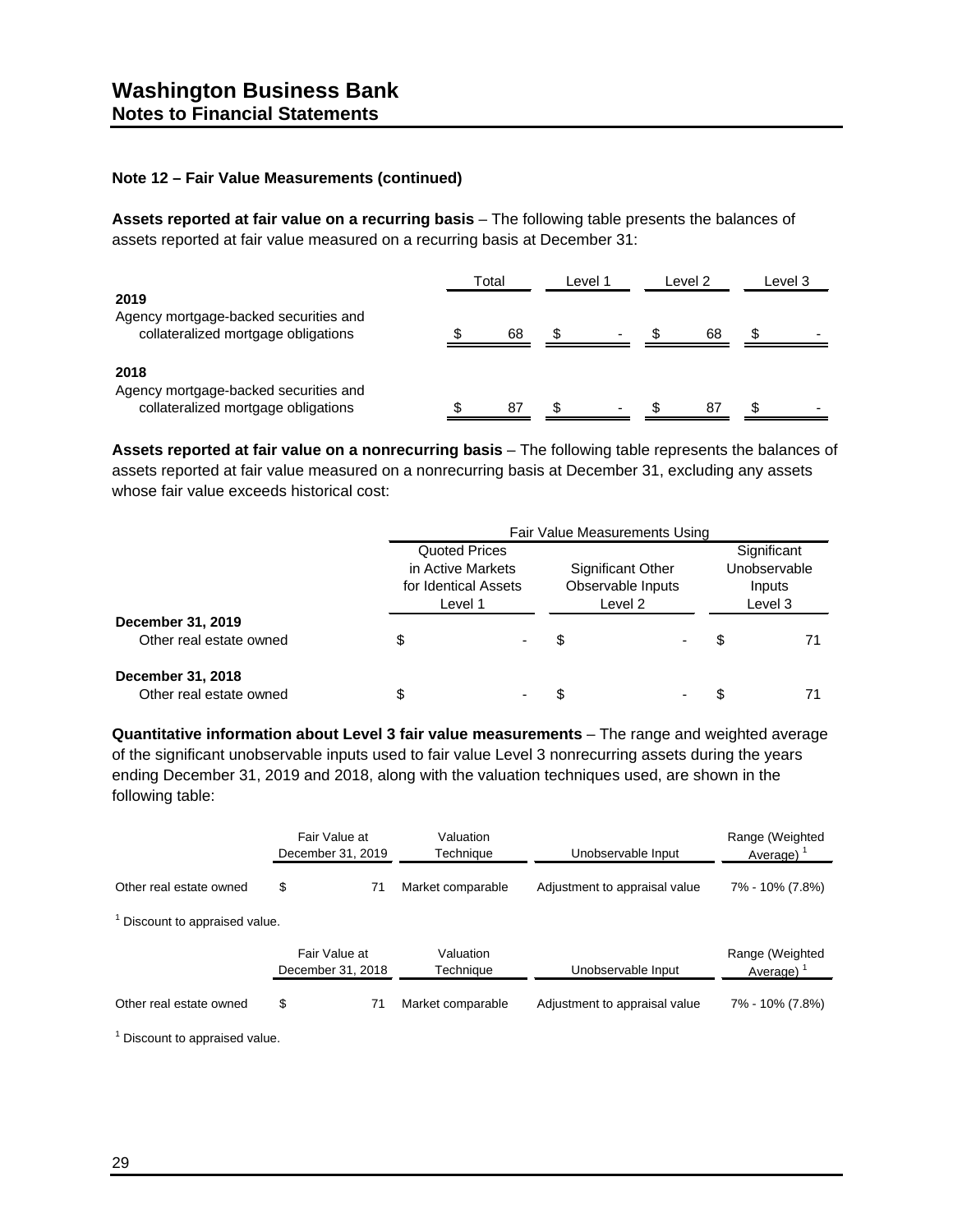#### **Note 12 – Fair Value Measurements (continued)**

Carrying amounts and estimated fair values of financial instruments not previously presented, as of December 31, are as follows:

|                                        | Carrying<br>Estimated |        |    | Fair Value Level |    |                |    |                    |    |         |  |
|----------------------------------------|-----------------------|--------|----|------------------|----|----------------|----|--------------------|----|---------|--|
| December 31, 2019                      |                       | Amount |    | Fair Value       |    | Level 1        |    | Level <sub>2</sub> |    | Level 3 |  |
| <b>Financial assets</b>                |                       |        |    |                  |    |                |    |                    |    |         |  |
| Cash and due from banks                | \$                    | 882    | \$ | 882              | \$ | 882            | \$ |                    | \$ |         |  |
| Federal funds sold                     |                       | 1,605  |    | 1,605            |    | 1,605          |    |                    |    |         |  |
| Interest-bearing deposits in other     |                       |        |    |                  |    |                |    |                    |    |         |  |
| financial institutions                 |                       | 7,151  |    | 7,151            |    | 7,151          |    |                    |    |         |  |
| Securities available-for-sale          |                       | 68     |    | 68               |    |                |    | 68                 |    |         |  |
| Loans receivable, net                  |                       | 78.848 |    | 78.488           |    |                |    |                    |    | 78,488  |  |
| Federal Home Loan Bank stock           |                       | 305    |    | 305              |    | 305            |    |                    |    |         |  |
| Accrued interest receivable            |                       | 224    |    | 224              |    | 224            |    |                    |    |         |  |
| <b>Financial liabilities</b>           |                       |        |    |                  |    |                |    |                    |    |         |  |
| Demand, savings, money market, and NOW |                       | 45,696 |    | 45,696           |    | 45,696         |    |                    |    |         |  |
| Time deposits                          |                       | 29,673 |    | 29,846           |    |                |    | 29,846             |    |         |  |
| Accrued interest payable               |                       | 32     |    | 32               |    | 32             |    |                    |    |         |  |
| Borrowings                             |                       | 5,010  |    | 4,965            |    |                |    | 4,965              |    |         |  |
| December 31, 2018                      |                       |        |    |                  |    |                |    |                    |    |         |  |
| <b>Financial assets</b>                |                       |        |    |                  |    |                |    |                    |    |         |  |
| Cash and due from banks                | \$                    | 988    | \$ | 988              | \$ | 988            | \$ |                    | \$ |         |  |
| Federal funds sold                     |                       | 5,758  |    | 5,758            |    | 5,758          |    |                    |    |         |  |
| Interest-bearing deposits in other     |                       |        |    |                  |    |                |    |                    |    |         |  |
| financial institutions                 |                       | 2,265  |    | 2,265            |    | 2,265          |    |                    |    |         |  |
| Securities available-for-sale          |                       | 87     |    | 87               |    |                |    | 87                 |    |         |  |
| Loans receivable, net                  |                       | 75,442 |    | 74,695           |    |                |    |                    |    | 74,695  |  |
| Federal Home Loan Bank stock           |                       | 294    |    | 294              |    | 294            |    |                    |    |         |  |
| Accrued interest receivable            |                       | 223    |    | 223              |    | 223            |    |                    |    |         |  |
| <b>Financial liabilities</b>           |                       |        |    |                  |    |                |    |                    |    |         |  |
| Demand, savings, money market, and NOW |                       | 30,830 |    | 30,830           |    | 30,830         |    |                    |    |         |  |
| Time deposits                          |                       | 41,529 |    | 41,635           |    | $\blacksquare$ |    | 41,635             |    |         |  |
| Accrued interest payable               |                       | 75     |    | 75               |    | 75             |    |                    |    |         |  |
| <b>Borrowings</b>                      |                       | 5.000  |    | 5.021            |    |                |    | 5.021              |    |         |  |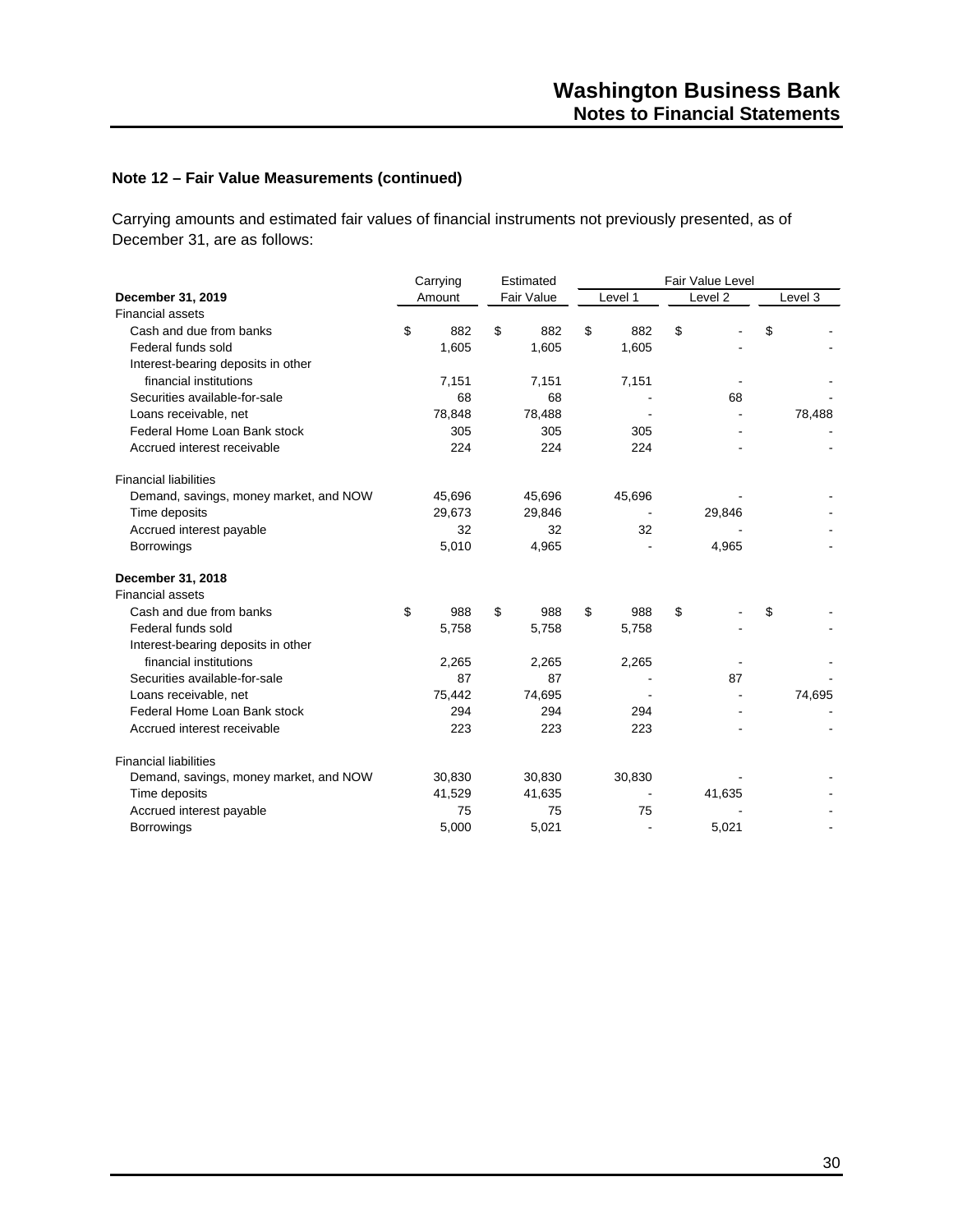#### **Note 13 – Earnings Per Share**

The following table presents a reconciliation of the components used to compute basic and diluted earnings per share (dollars in thousands, except per-share amounts):

|                                                                                                  | 2019 |                   |  | 2018              |  |  |
|--------------------------------------------------------------------------------------------------|------|-------------------|--|-------------------|--|--|
| Net income                                                                                       |      | 1,070             |  |                   |  |  |
| Basic weighted-average common shares outstanding<br>Plus dilutive options and awards outstanding |      | 674,352<br>73,870 |  | 671,372<br>91,395 |  |  |
| Diluted weighted-average common shares outstanding                                               |      | 748.222           |  | 762,767           |  |  |
| Basic earnings per share of common stock                                                         |      | 1.59              |  | 1.16              |  |  |
| Diluted earnings per share of common stock                                                       |      | 1.43              |  | 1.02              |  |  |

There were no antidilutive options and awards for [2019](#page-0-1) and [2018.](#page-0-1)

#### **Note 14 – Revenue from Contracts with Customers**

As noted in Note 1, the Bank adopted the provisions of ASU No. 2014-09, *Revenue from Contracts with Customers* (Topic 606), on January 1, 2018, and all subsequent ASUs that modified Topic 606.

All of the Bank's revenue from contracts with customers in the scope of ASC 606 is recognized in noninterest income except for gains/losses on the sale of other real estate owned. Gains/losses on the sale of other real estate owned are included in noninterest expense and are generally recognized when the performance obligation is complete. This is typically at delivery of control over the property to the buyer at time of each real estate closing.

The following table presents the Bank's sources of noninterest income for the twelve months ended December 31 (in thousands):

|                                      |   | 2019 |   | 2018 |  |
|--------------------------------------|---|------|---|------|--|
| Noninterest income                   |   |      |   |      |  |
| Service charges on deposit accounts  | S | 30   | S | 33   |  |
| Debit/ATM interchange                |   | 48   |   | 51   |  |
| Gain on sale of loans <sup>(1)</sup> |   | 5    |   |      |  |
| Other income <sup>(1)</sup>          |   | ิค   |   |      |  |
| Total noninterest income             |   | 89   |   | 93   |  |
|                                      |   |      |   |      |  |

 $(1)$  Not within the scope of ASC 606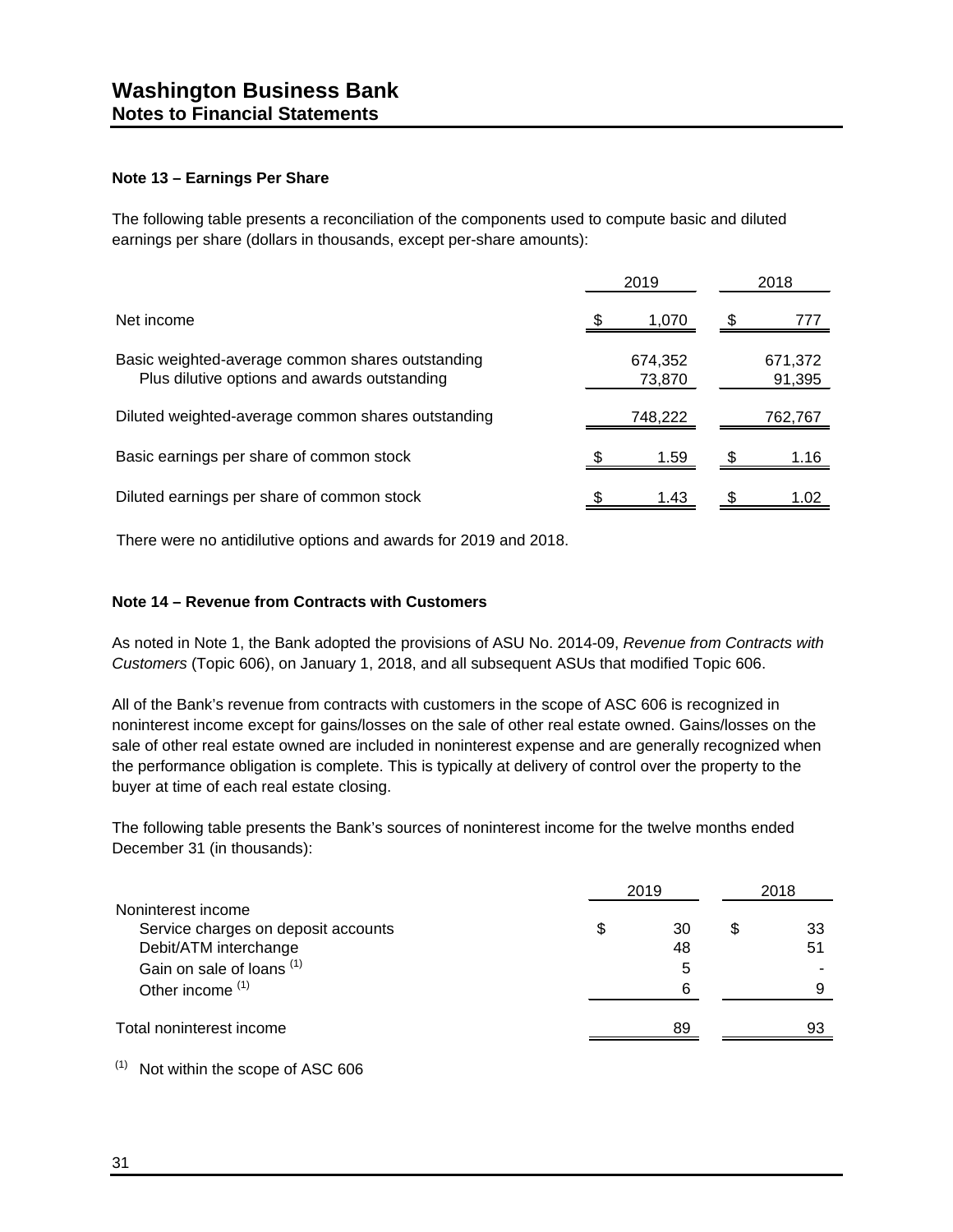#### **Note 14 – Revenue from Contracts with Customers (continued)**

**Service charges on deposit accounts** – The Bank earns fees from its deposit customers for account maintenance, transaction-based activity, and overdraft services. Account maintenance fees consist primarily of account fees and analyzed account fees charged on deposit accounts on a monthly basis. The performance obligation is satisfied and the fees are recognized on a monthly basis as the service period is completed. Transaction-based fees on deposit accounts are charged to deposit customers for specific services provided to the customer, such as non-sufficient funds fees, overdraft fees, and wire fees. The performance obligation is completed as the transaction occurs and the fees are recognized at the time each specific service is provided to the customer.

**Debit and ATM interchange fee income and expenses** – Debit and ATM interchange income represent fees earned when a debit card issued by the Bank is used. The Bank earns interchange fees from debit cardholder transactions through the Visa payment network. Interchange fees from cardholder transactions represent a percentage of the underlying transaction value and are recognized daily, concurrently with the transaction processing services provided to the cardholder. The performance obligation is satisfied and the fees are earned when the cost of the transaction is charged to the cardholders' debit card. Certain expenses directly associated with the debit card are recorded on a net basis with the interchange income.